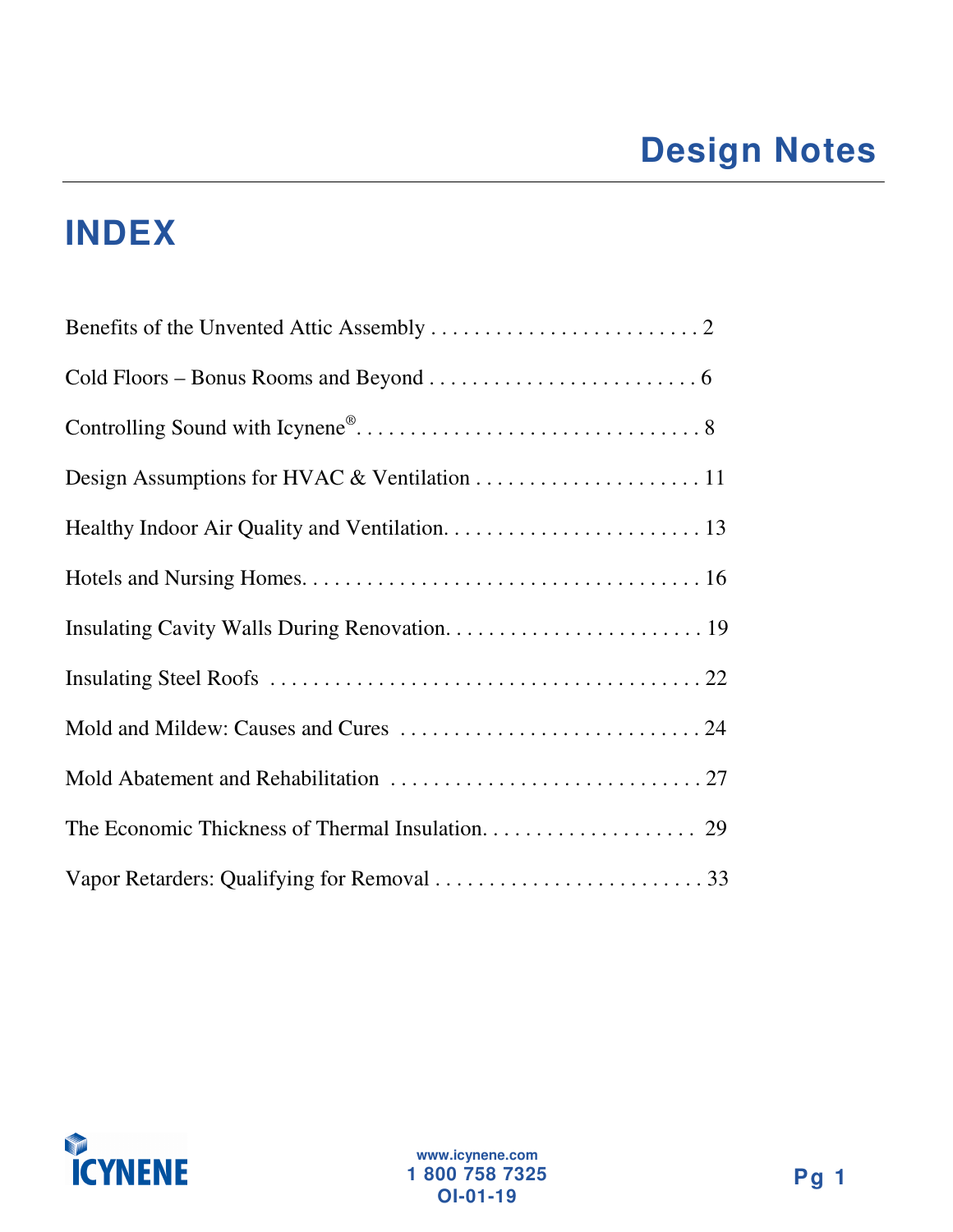An unvented attic is a space between the ceiling joists of the top story and the roof rafters where an air impermeable insulation is applied directly to the underside of the structural roof deck and is tied into the insulation located in the walls, such that the roof system becomes part of the insulated building enclosure. This attic space becomes indirectly conditioned space as a result of air leakage, heat transfer and vapor diffusion through the uninsulated attic floor. There are no supply or return vents from the HVAC system located in the unvented attic space.

This design practice benefits situations where space limitations require HVAC equipment and duct work to be located in the attic. In this situation, modifying the attic to create a conditioned attic space has generated significant reductions in energy consumption. This paper reviews unvented attic construction, briefly discusses its history and reviews the benefits in terms of energy efficiency in hot humid climates and cold climates. Sections on cathedral ceilings, condensation control and historic buildings are also included.

#### **History**

The US Department of Energy (DOE) promoted the unvented attic assembly in an effort to reduce energy consumption. Research began in 1996 with computer modeling, and soon moved to full-scale testing. As a result of the DOE research work, unvented attic systems have been constructed under special approval for more than 12 years, and a set of design recommendations has been developed for common use. These recommendations refer to the system as a "conditioned attic assembly", which was adopted by the International Code Council (ICC) in 2004, and is now part of the 2006 International Residential Code (section R806.4).

#### Unvented Attic Construction

To construct an unvented attic, air impermeable insulation is applied in direct contact with the underside of the structural roof deck and gable end walls and soffit areas, such that the roof insulation is tied into the wall insulation. By moving the insulation boundary to the underside of the roof deck, temperature & humidity conditions in the attic can be kept reasonably close to those conditions within the occupied interior of the building. There is neither a vapor retarder nor insulation installed on the attic floor of the unvented attic assembly.

#### Air-Impermeable Barriers

A fundamental requirement of the unvented attic assembly is the use of an air-impermeable insulation. The use of an air-impermeable barrier at the underside of the roof is an effective means of preventing air infiltration and thereby excluding air borne moisture from the attic, reducing latent air-conditioning loads and providing further reductions in energy consumption. An air barrier material is defined as one having and air permeance, when tested according to the requirements of ASTM E283, less than  $0.02 \text{ L/s} \cdot \text{m}^2$ . Icynene<sup>®</sup> meets this requirement. ASTM E2178 can also be used to measure the air permeance of building materials. Icynene ® has been tested according to the requirements of ASTM E2178 and has a result less than the 0.02  $L/s*m^2$  requirement. Icynene® is an air impermeable insulation material as required by the code.

#### Condensation Control

One of the benefits of locating HVAC equipment & ductwork inside the conditioned envelope is the reduction in condensation potential. In vented attics, temperatures will typically range from  $140^{\circ}$ F –  $160^{\circ}$ F during the heat of the day, with relative humidity (RH) up to 90%. Any cool

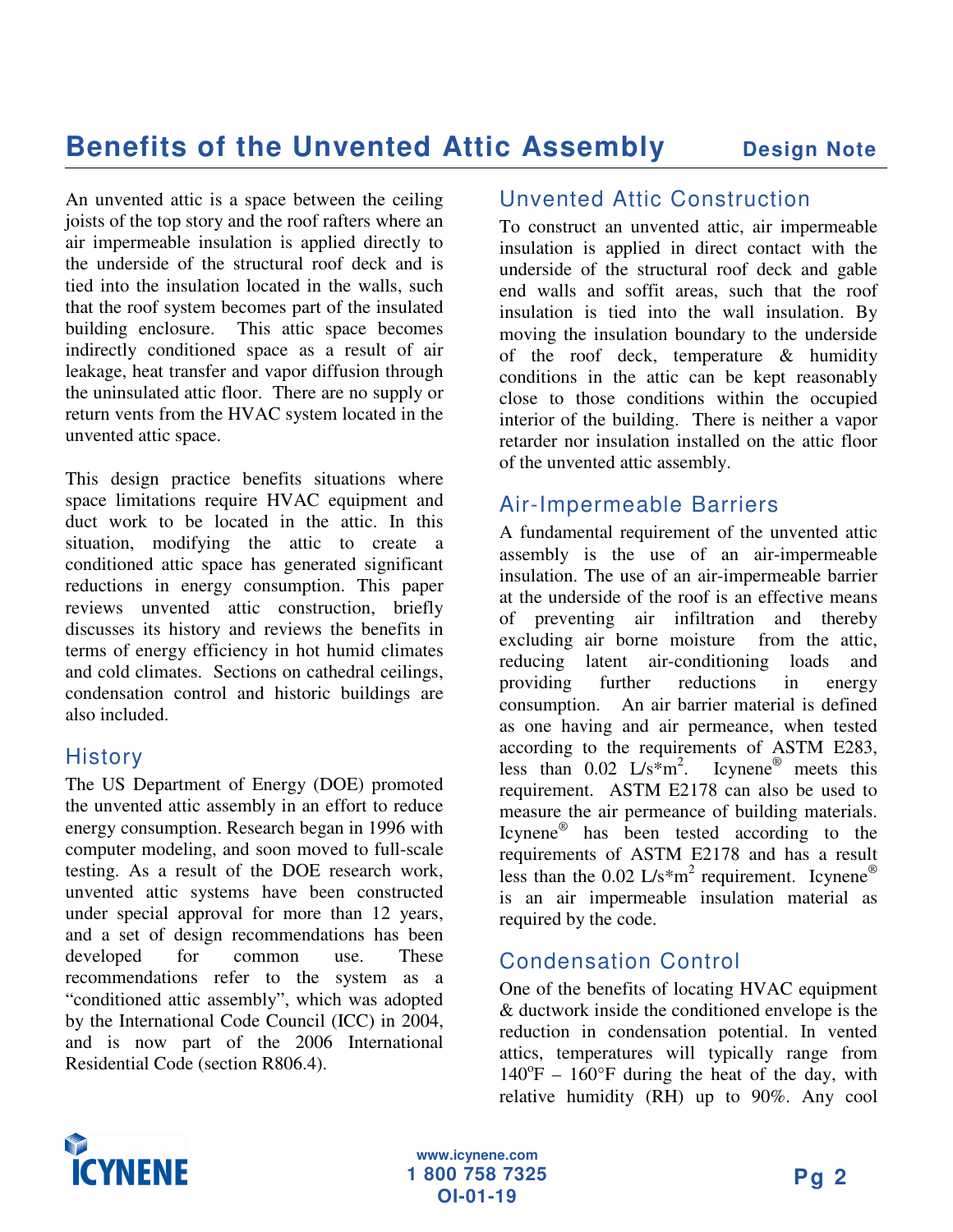surface in the attic will provide a condensation plane and with moisture comes the potential for mold and mildew. Cool HVAC equipment and ductwork provide condensing surfaces. Even more moderate conditions can cause moisture issues: the dewpoint temperature for  $100^{\circ}$ F air at 40% RH is  $70^{\circ}$ F, well above the temperature of most air-conditioned air. Wrapped and insulated ducts are not immune; pin-holes in the vapor barrier can allow the hot air to leak through mineral fiber insulation and contact the cold ducts, where condensation fills the insulation with water.

Duct leakage can also cool adjacent surfaces and thereby provide additional condensing surfaces. In conditioned attic assemblies, the attic space generally remains within about  $5 \circ F$  of the directly conditioned living space below the attic, with a relative humidity much lower than ambient, due to the indirect conditioning of the space. The potential for condensation is therefore significantly reduced, along with the potential for mold, mildew, and structural rot.

#### Energy Efficiency – In Hot Humid Climates

Unvented attic assemblies provide a distinct energy advantage over vented attic systems in hot humid climates. In these climates, slab on grade construction and the natural tendency for cool air to fall make attics the best choice for HVAC equipment and duct work. With vented attic systems, HVAC equipment and ductwork systems are exposed to high outdoor humidity levels and highly elevated daytime temperatures. This will reduce the efficiency of the HVAC system and increase the potential for condensation. The common tendency for ductwork to suffer from leakage causes part of the conditioned airflow to be lost to the outdoors or even for outdoor air to infiltrate into the air conditioning network, and the equipment output must be increased to compensate.

By moving the boundary of the conditioned enclosure to the underside of the roof deck, any

duct leakage within the attic is therefore into conditioned space. In fact, this type of design reduces somewhat the importance of stringent duct sealing practices; any air-conditioned air that leaks from attic ducts will leak through the ceiling plane into the building, helping to cool the building.

By reducing the effect of duct leakage, the unvented attic system can provide a dramatic improvement in energy consumption, without the need for duct sealing. It has been found that where ducts suffered from a 10% loss of flow due to leakage, enclosing ducts and equipment inside an unvented attic system was found to generate up to 15% reduction in energy consumption. Where ducts suffered from a 15% loss, the reduction in energy consumption increased up to 25%. Field estimates for duct leakage can range anywhere from 5% to well above 35%.

#### Wind Blown Moisture

In hot humid climates, where hurricanes are prevalent, conditioned attic assemblies provide an advantage over the typical vented attic system. By eliminating vents, wind-driven rain can be kept out of the attic.

#### Energy Efficiency – in Cold Climates

In cold climates, attic ventilation is a common method to remove warm, humid air from the attic space. The vented attic system is therefore common in cold heating climates. Air leakage up from the living space occurs through cracks and joints in the ceiling, around electrical penetrations, or even around recessed "pot" or "can" lights. Without adequate attic ventilation, condensation can form on the underside of the roof deck, and interior heat can cause snowmelt on the roof surface, leading to ice damming and roof leaks. In high snow fall areas, snow accumulation can often block ridge vents, increasing the likelihood of damage due to ice damming (roof leaks) or condensation. Vented attic systems, when functioning properly, can

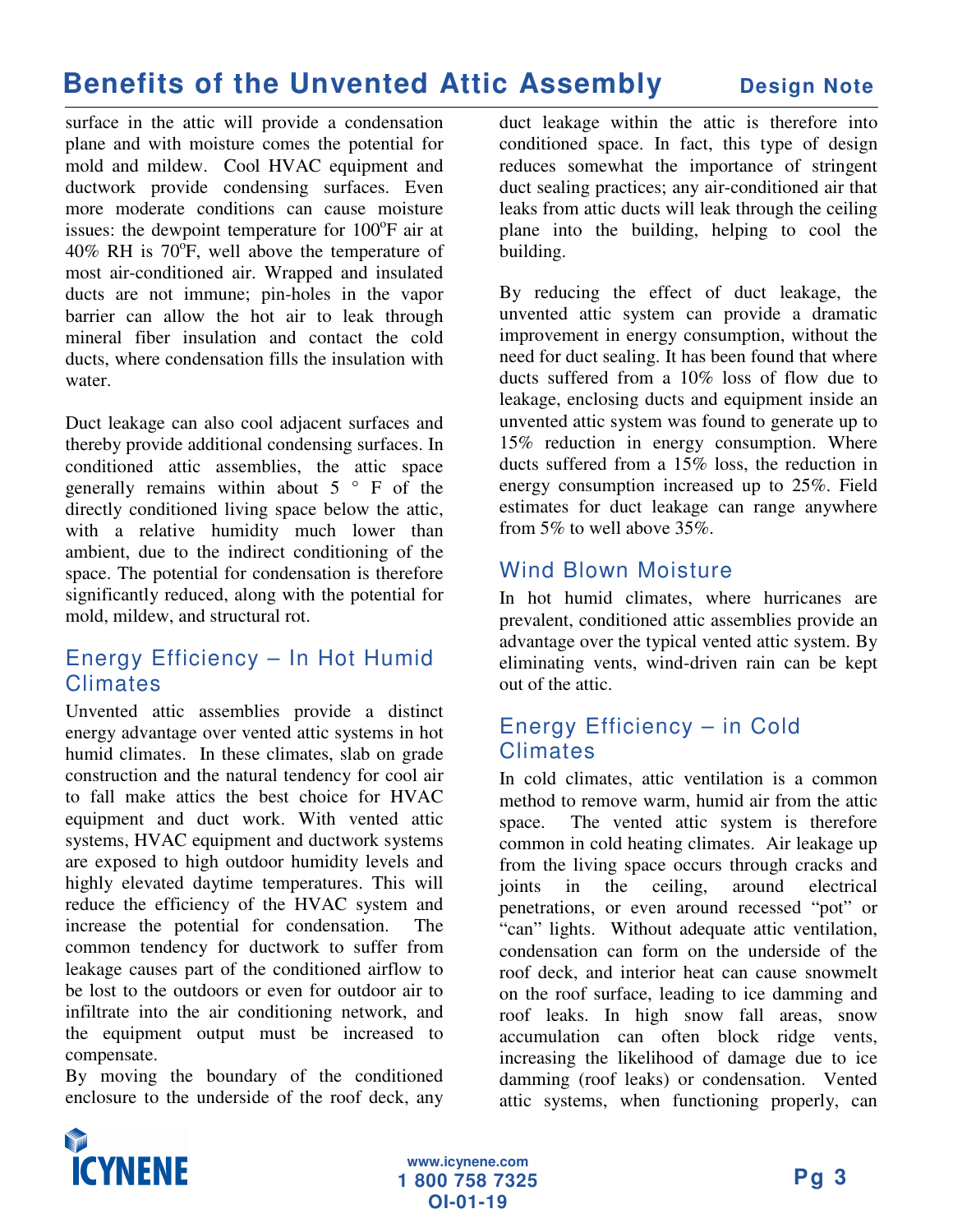maintain the roofing surface below the freezing point and thereby minimize the potential for ice damming subject to evaluation by an experienced design professional. Icynene<sup>®</sup> is an ideal insulation material to be used in vented attic systems. Icynene<sup>®</sup> insulates and air seals the ceiling which minimizes the potential for condensation and ice damming. Icynene® is well suited for vented attic applications.

Unvented attic systems are used in cold heating climates where HVAC systems are located in the attic, scissor trusses make it difficult to insulate the floor of the ceiling or the intent is to turn the attic into living space. The unvented attic system will perform very well in heating climates.

Icynene<sup>®</sup> will minimize the potential for moisture accumulation in the building envelope because it is an air barrier material and it eliminates convective moisture flow. Icynene<sup>®</sup>, however, is vapor permeable and therefore a vapor retarder is recommended in climate zones 6 and higher > 7200 HDD. A vapor retarder paint can be applied directly to the inside surface of the insulation. Vapor retarder paint can also be applied to the inside surface of the drywall interior finish where Icynene ® full fills the insulated cavity.

Vapor diffusion should also be controlled where the indoor relative humidity is expected to remain in excess of 35% for significant periods of time. This would be true for buildings with interior swimming pools, saunas or other concentrated moisture sources. A vapor retarder paint can be applied directly to the inside surface of the insulation.

#### Cathedral Ceilings

One benefit that has come from the development of the unvented attic assembly is the improvement in design of cathedral (vaulted) ceilings. In general it has been found that there is a minimal difference in performance between the installation of the interior finish at the floor of the attic and its installation at the underside of the rafters. The

details found in section R806.4 (2006 IRC) can be used in the design of cathedral ceilings.

#### Special Considerations

With any roof system, there should always be a contingency in place to address the possibility of roof leaks, especially with wood roof decks. When employing a conditioned attic assembly, insulation materials should be selected that allow rainwater to drain through the material, thereby ensuring that roof leaks can be located and repaired prior to any long-term damage of the roof sheathing. Similarly, the use of vapor permeable materials is preferred, as these materials will not impede the drying of the wood sheathing to the interior, thereby preventing moisture build up and improving the service life of the roof sheathing.

#### Historic Buildings

Prior to the introduction of insulation, attic ventilation was not necessary; as a result many historic buildings were constructed without the provision for attic ventilation. Traditional batt insulation, when installed on the attic floor, has a dramatic effect on the reduction of attic temperature and the increased condensation potential must be mitigated through the use of attic ventilation. However, it is not always possible to achieve this in historic buildings that were never designed to accommodate attic ventilation; many historic buildings feature complex roof geometries that are not conducive to ventilation.

The use of a conditioned attic assembly can provide improved thermal efficiency for historic buildings, without requiring attic ventilation. Similarly, a small portion of new building designs cannot accommodate ventilation (complicated hip roofs) or cannot be easily insulated (scissor trusses). Conditioned attic assemblies provide the means for these buildings to be properly insulated and to function properly.

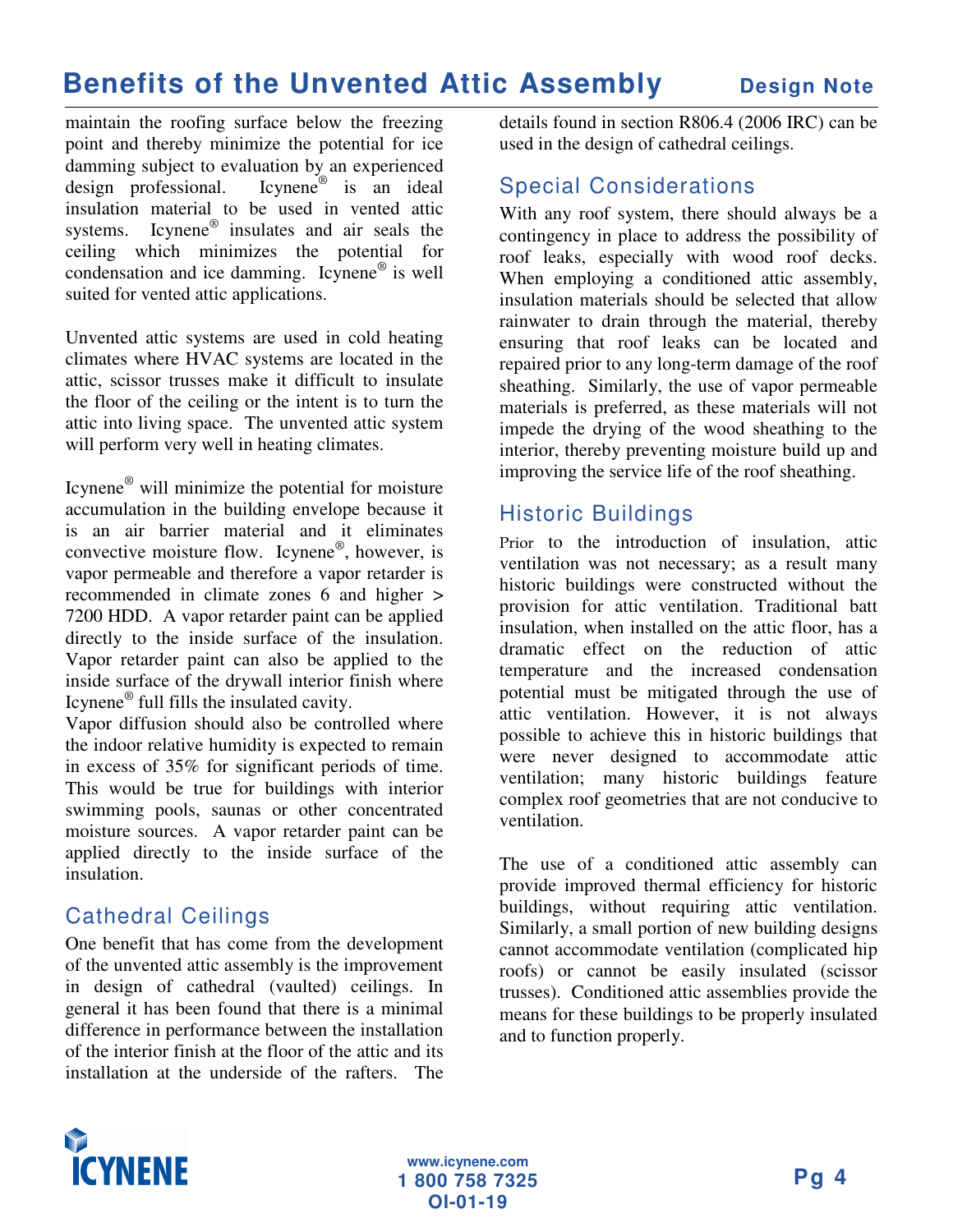#### Summary

Under all seasonal conditions, locating HVAC equipment outside the conditioned envelope causes significant increases in energy consumption. Unvented attic assemblies provide the means to reduce energy consumption by encapsulating attic HVAC equipment within the conditioned boundary. Conditioned attic systems have additional benefits in condensation control, snowy climates, historic buildings and buildings with complex roof geometries, and in high wind areas. Regardless of the application, considering a buffered unconditioned attic assembly at the design stage of a project can lead to significant improvements in many projects.

**The Icynene Insulation System ®** is a low-density soft foam insulation, which is sprayed into/onto walls, crawlspaces, underside of roofs, attics and ceilings by Icynene Licensed Dealers. Sprayed as a liquid, it expands to 100 times its volume in seconds to create a superior insulation and air barrier. Every crevice, crack, electrical box, duct and exterior penetration is effortlessly sealed to reduce energy-robbing random air leakage. The Icynene Insulation System® adheres to the construction material and remains flexible so that the integrity of the building envelope seal remains intact over time. Icynene® is ideal for residential, commercial, industrial and institutional indoor applications. **Information about The Icynene Insulation System ® can be obtained by visiting Icynene.com or contacting your local Icynene Licensed Dealer.**

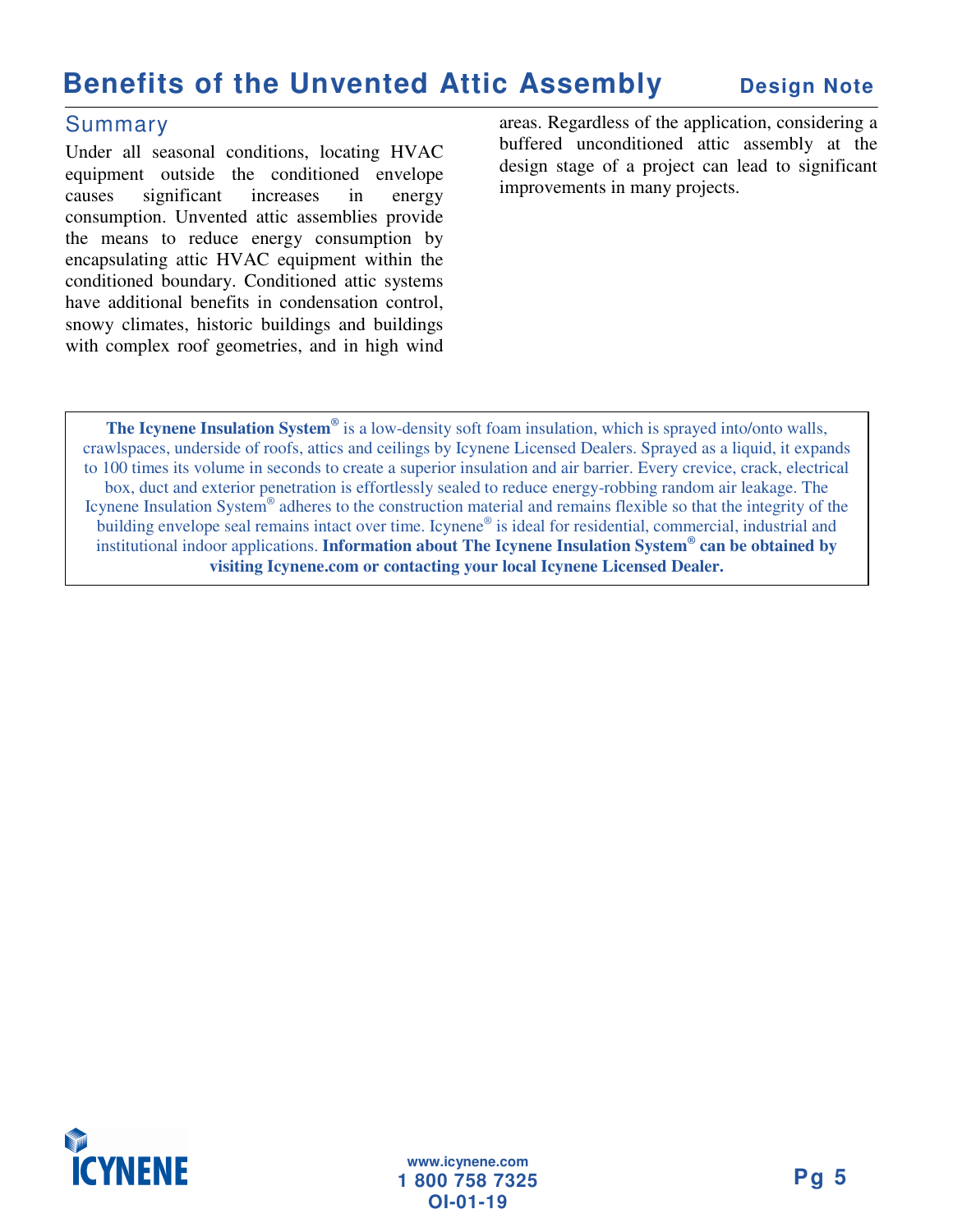### **Cold Floors – Bonus Rooms and Beyond Design Note**

Cold floors are not just found in bonus rooms (rooms over garages) anymore; today's home designs are becoming more ambitious, with new opportunities for cold floors to develop over such unconditioned spaces as porches, crawl spaces, or even floors cantilevered beyond the exterior wall of the building. The push for more durable floor finishes like hardwood and tile are making the problem even more noticeable because these materials have a low R-value.

Most builders understand that bonus room floors require substantially more attention, if these rooms are to be made as comfortable as the rest of the house. In reality, standard construction practices simply do not provide a sufficient level of performance or durability to justify the additional cost. The end result is a compromise; the builder does his best to keep the job affordable for the homeowner, and the homeowner accepts that the bonus room will not be as comfortable as the rest of the house.

#### Why the Floors are Cold?

Even with building codes in many areas dictating that these floors be insulated to R-25  $(R<sub>SI</sub>-4.3)$ , it is common to find floors that are  $10^{\circ}$  F (5.5° C) cooler than the room. Why? Because it is virtually impossible to install an insulation batt so that it is in contact with, and stays in contact with, the floor above.

Unless continuous contact can be maintained, void spaces will exist between the batt insulation and the floor above. These void spaces can range in size from small pockets to, in some cases, the entire length of the room. Cold air that penetrates the insulation can flood the void space between the insulation and the floor, rendering the insulation ineffective. Complicating matters is the necessity to accurately install the insulation around bracing and bridging between joists. The use of air permeable friction fit insulation system relies on an effective air barrier system being installed on both the underside of the insulation and at the exterior wall, at a cost that most builders cannot justify.

#### Heated Plenums

Some designers and builders have tried to overcome the weaknesses of this system through the use of a heated plenum space; a dropped ceiling is installed in the garage and insulated with a fiber batt. Heated house air is then ducted into the space created under the floor. While this is a more reliable means to keep the floor warm, experience proves it does not address all related problems. When water pipes are run within the plenum, frozen pipes are still commonplace. One common reason is there is no code requirement for the proper insulation and air-seal at the exterior wall of the heated plenum, allowing cold air to infiltrate under certain weather conditions.

In the plenum failure to properly air-seal the insulation allows the heated humid air to move through the insulation and come in contact with the exterior plenum wall. This can result in condensation in the insulation and on the cold exterior plenum wall, creating the potential for a long-term structural problem. To compound the issue, if a return air duct is installed to recycle the heated air, it runs the risk of conveying glass-fiber particles to the house.

While it is possible to design the heated plenum system to prevent these problems, the amount of labor involved makes the solution costprohibitive. Instead, builders may opt to ignore the additional detailing necessary in order to get the system to work. The inferior design will cost the building owner in higher energy bills for the life of the building.

### Air Barrier Systems

The ideal means to supply occupant comfort to bonus rooms is to install a combined insulation

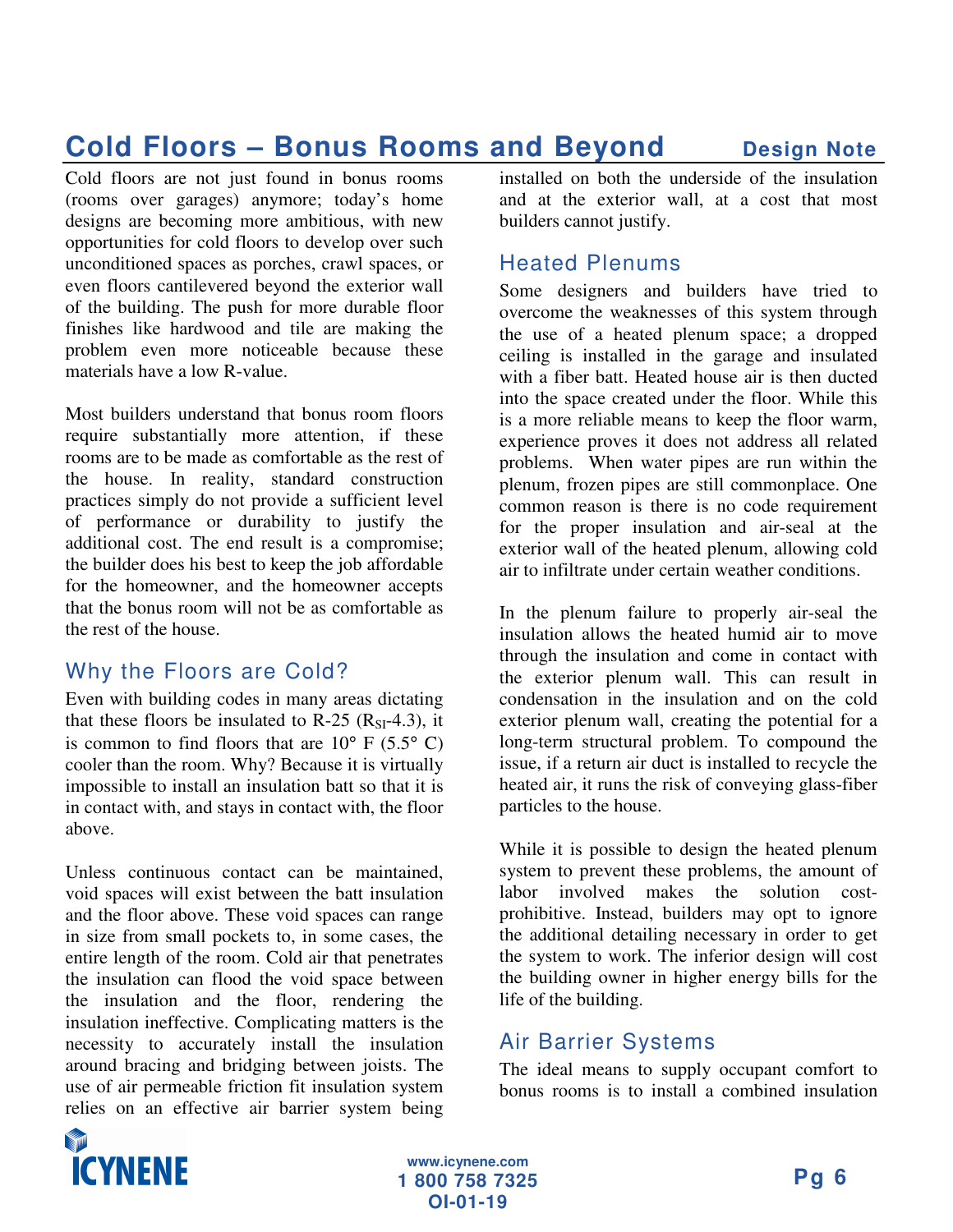### **Cold Floors – Bonus Rooms and Beyond Design Note**

and air barrier system in direct contact with the underside of the floor, while the insulation prevents conductive heat loss from the room above. And unlike the use of a heated plenum, this system does not require a continuous source of heat, or risk either condensation damage or reduced air quality.

#### The Icynene Insulation System $^\circ$

The Icynene Insulation System<sup>®</sup> is a perfect solution for bonus room and floors exposed to cold air. It is a low-density  $(0.5$ -lb/ft<sup>3</sup>) combined air barrier and insulation system that forms a continuous, reliable bond without sagging, settling, shrinking, or de-bonding from the

substrate. Icynene<sup>®</sup> eliminates the possibility of short-circuiting and the need for heated plenum systems. Thousands of floors over porches, garages, crawl spaces and cantilevers have been successfully insulated and air-sealed with The Icynene Insulation System<sup>®</sup> and many more existing cold floor issues have been resolved by an Icynene ® retrofit.

**The Icynene Insulation System ®** is a low-density soft foam insulation, which is sprayed into/onto walls, crawlspaces, underside of roofs, attics and ceilings by Icynene Licensed Dealers. Sprayed as a liquid, it expands to 100 times its volume in seconds to create a superior insulation and air barrier. Every crevice, crack, electrical box, duct and exterior penetration is effortlessly sealed to reduce energy-robbing random air leakage. The Icynene Insulation System® adheres to the construction material and remains flexible so that the integrity of the building envelope seal remains intact over time. Icynene® is ideal for residential, commercial, industrial and institutional indoor applications. **Information about The Icynene Insulation System ® can be obtained by visiting Icynene.com or contacting your local Icynene Licensed Dealer.**

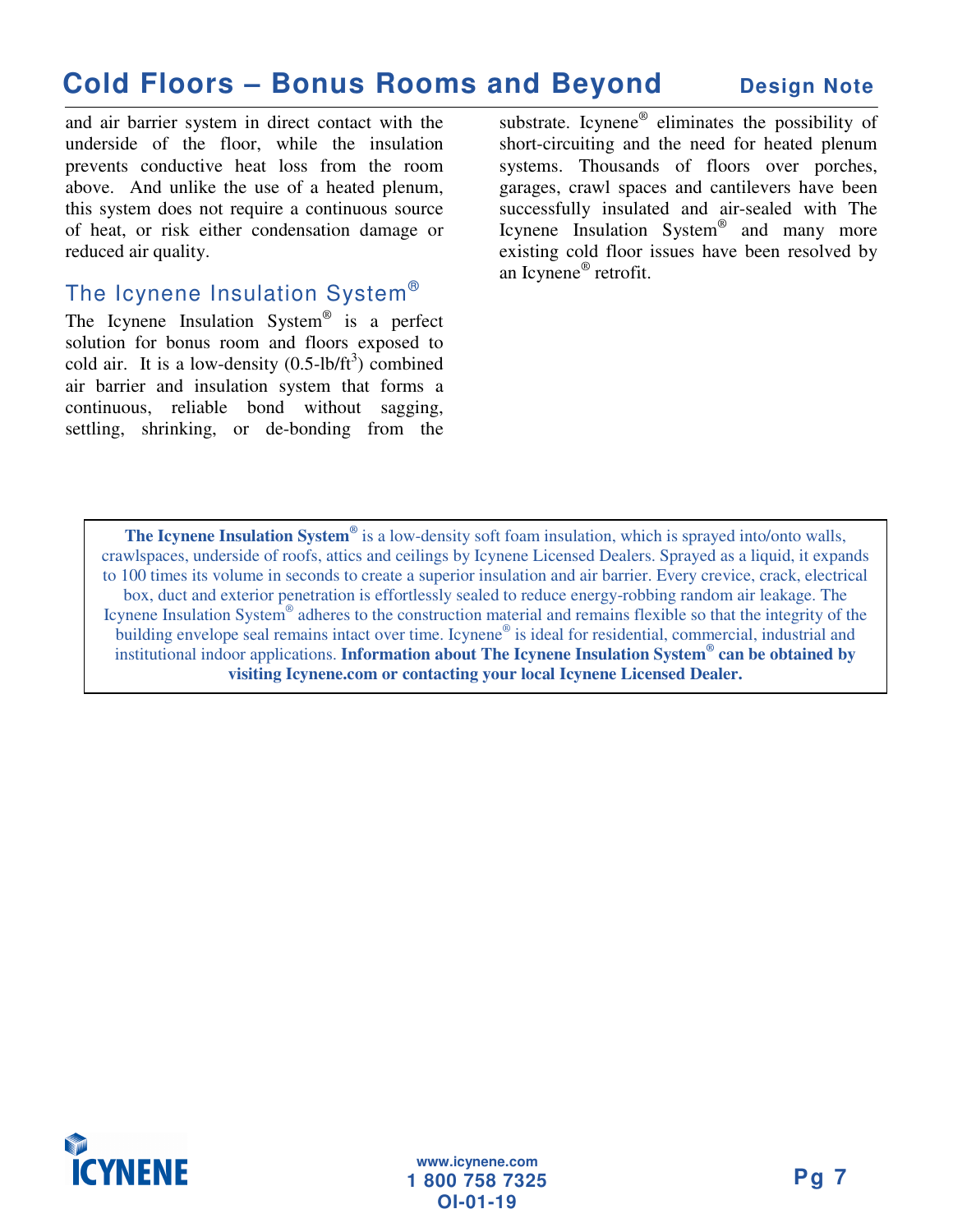### **Controlling Sound With Icynene ®**

Urban planning and home usage trends are generating a substantial increase in the need for improved sound attenuation in today's home. Surround sound and home theater systems are becoming more prevalent, even as more families are choosing to live in multi-unit dwellings constructed closer to major sources of noise pollution. Responding to the discriminating demands of this new generation of homeowners can be frustrating, if not downright impossible. A comprehensive solution to sound attenuation must include the right materials, the right design, and of course proper execution. Icynene ® is a spray in place two-component liquid material that expands into low-density foam insulation, and provides a significant contribution to a consistent, costeffective, and comprehensive solution to homeowners demand for sound attenuation.

#### STC & NRC Ratings

In construction, Noise Reduction Coefficient (NRC) and STC (Sound Transmission Class) ratings are used to measure how absorptive a particular material is. The NRC rating is representative of the ratio of sound that is reflected back into the area where the sound has originated. It is generally an appropriate tool for the selection of interior finishes, such as when designing auditoriums or gymnasiums. Where insulation is installed behind an interior finish for sound attenuation, the NRC of the exposed insulated cavity is not applicable, and NRC rating gives little indication of how sound is transmitted through an assembly. In these situations, STC rating gives a more appropriate - even if still imperfect - indication of performance.

The STC rating of a building assembly is a reasonable measure of how effective a wall assembly is at preventing sound transmission through the assembly. However, it is important to note that the frequency range for the STC testing is limited to 125 Hz - 4,000 Hz. This range of frequencies is the common set for human speech,

and was selected because traditionally speech attenuation was the primary concern. The difficulty arises due to the fact that human hearing has a range that varies from 20 Hz - 15 kHz, and modern stereo equipment can generate sound at a range of 10 Hz – 48 kHz. Exterior noise can be generated even further outside this range. As a result, the STC rating does not give an accurate representation of performance in all situations, and against all frequencies.

#### Field Performance

A second fundamental difficulty in sound design comes from the differential in performance between an assembly as designed and its performance in the field. These deficiencies can be the result of poor workmanship, unforeseen circumstances, or the choice of insulation, and in combination, can cause a significant drop in the performance of a wall. Even simple penetrations such as light switches and electrical outlets can contribute to a dramatic loss of performance.

To quantify the typical performance loss, the Canadian Building Code actually notes that builders often design for STC ratings 5 dB higher than the code requirement in order to overcome "construction deficiencies, penetrations, and flanking paths". This is actually a fairly dramatic upgrade, and usually at considerable expense; an increase in STC rating by 5 dB should provide the ability to attenuate sound at more than twice the intensity.

In order to encourage a higher construction standard, the Canadian Code actually grants an alternative standard for compliance by testing in the field. Field-tested assemblies need to meet a rating that is substantially lower than the laboratory rating, based on the poor reliability of laboratory results. This type of provision is not yet available under the U.S. national building codes.

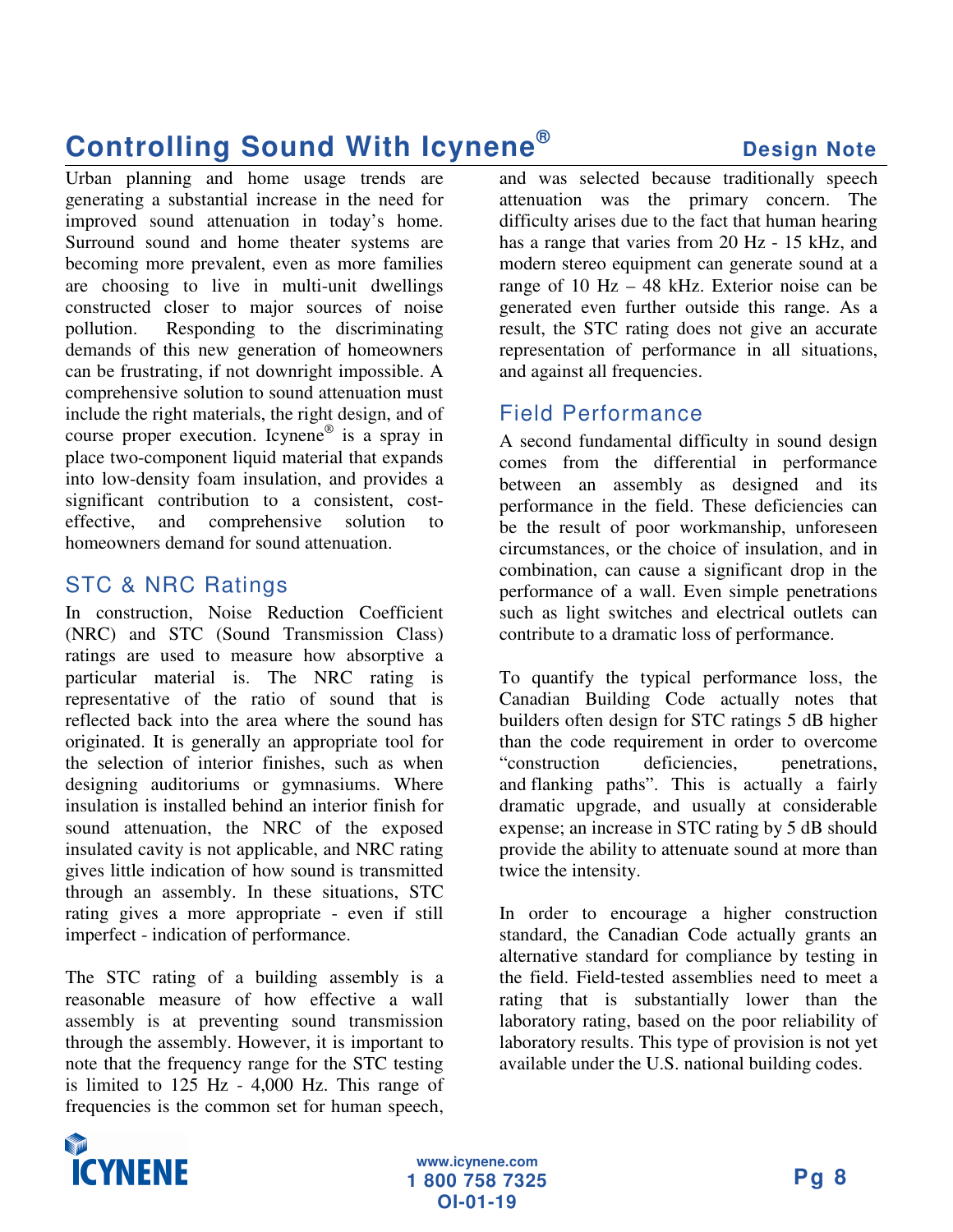### **Controlling Sound with Icynene ®**

#### The Icynene Insulation System $^\circ$

Sound can travel through a variety of mediums, but the most common means of transport is through air. The most effective way to reduce the transmission of airborne sound is therefore to effectively control air movement. As a combined air barrier and insulation, Icynene ® is an effective means of reducing sound problems that are the result of air leaks, penetrations and alternative (flanking) sound paths. The best practice is to partially fill the cavity, sufficient to provide an air seal but also to provide an air gap discontinuity for the transmission of sound. Moreover, its flexible structure is designed to provide a durable, reliable air-seal for the life of the building.

Icynene ® fills every gap and crevice in the building cavity while adhering to all adjoining components for a tight seal. By greatly reducing airborne sound transfer, flanking sound, and the effect of drywall penetrations, wall assemblies insulated with Icynene® generally do not suffer from the typical performance difference between laboratory and field STC ratings. The overdesign that is typically necessary to guarantee performance can be reduced; the savings in terms of both material and cost are considerable.

#### Structural Vibration & Impact Noise

Certain types of sound transmission cannot be resolved through the use of insulation materials, even when using a combined air-barrier and insulation system. This can be either because of the frequency at which the sound is transmitted, or because of the nature of the sound itself. Very-low frequency sounds have the ability to be transmitted through the building structure, bypassing any insulative materials in assembly cavities.

Impact noise, specifically, is not transmitted through air, and rather causes vibrations through the building structure itself. Adding insulation will not dampen those sounds effectively; and providing sufficient mass can become very costly. Instead the solution relies on properly addressing the issue at the design stage.

For the best possible performance, Icynene® should always be combined with other sound attenuation practices, including structural dampening, structural breaks, and point source isolation. Further reductions in sound transmission are achieved by adding mass to the wall or ceiling; low cost and ease of installation make adding gypsum board or drywall the preferred method to significantly increase STC values. Additional measures can also include the use of resilient channel systems, mounting mechanical equipment on pads, or ensuring point sources (speakers and subwoofers) are not directly in contact with walls or floors.

#### Summary

The evolving habits of modern homeowners are constantly generating new challenges for designers, and sound attenuation is no exception. These challenges are further compounded by the use of testing procedures that do not universally reflect field conditions.

No matter the application, Icynene<sup>®</sup> provides a reliable air-seal for the duration, reducing the effect of airborne sound leakage and alternative sound paths. Alongside structural dampening and point source isolation, Icynene<sup>®</sup> is a necessary addition to any comprehensive sound design strategy. Icynene<sup>®</sup> also reduces the need for costly overdesign by bridging the gap between laboratory ratings and performance in the field.

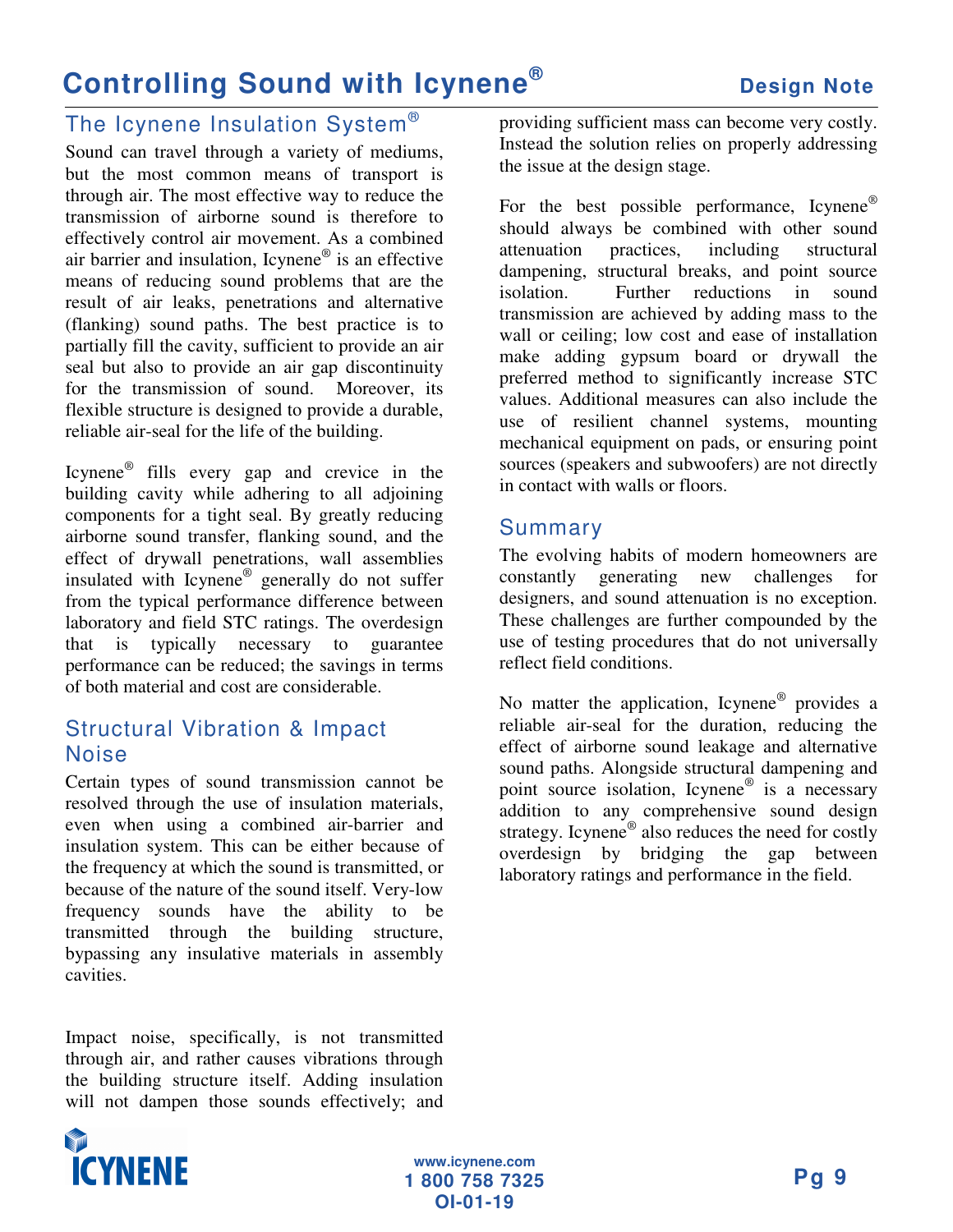**The Icynene Insulation System ®** is a low-density soft foam insulation, which is sprayed into/onto walls, crawlspaces, underside of roofs, attics and ceilings by Icynene Licensed Dealers. Sprayed as a liquid, it expands to 100 times its volume in seconds to create a superior insulation and air barrier. Every crevice, crack, electrical box, duct and exterior penetration is effortlessly sealed to reduce energy-robbing random air leakage. The Icynene Insulation System® adheres to the construction material and remains flexible so that the integrity of the building envelope seal remains intact over time. Icynene® is ideal for residential, commercial, industrial and institutional indoor applications. **Information about The Icynene Insulation System ® can be obtained by visiting Icynene.com or contacting your local Icynene Licensed Dealer.**

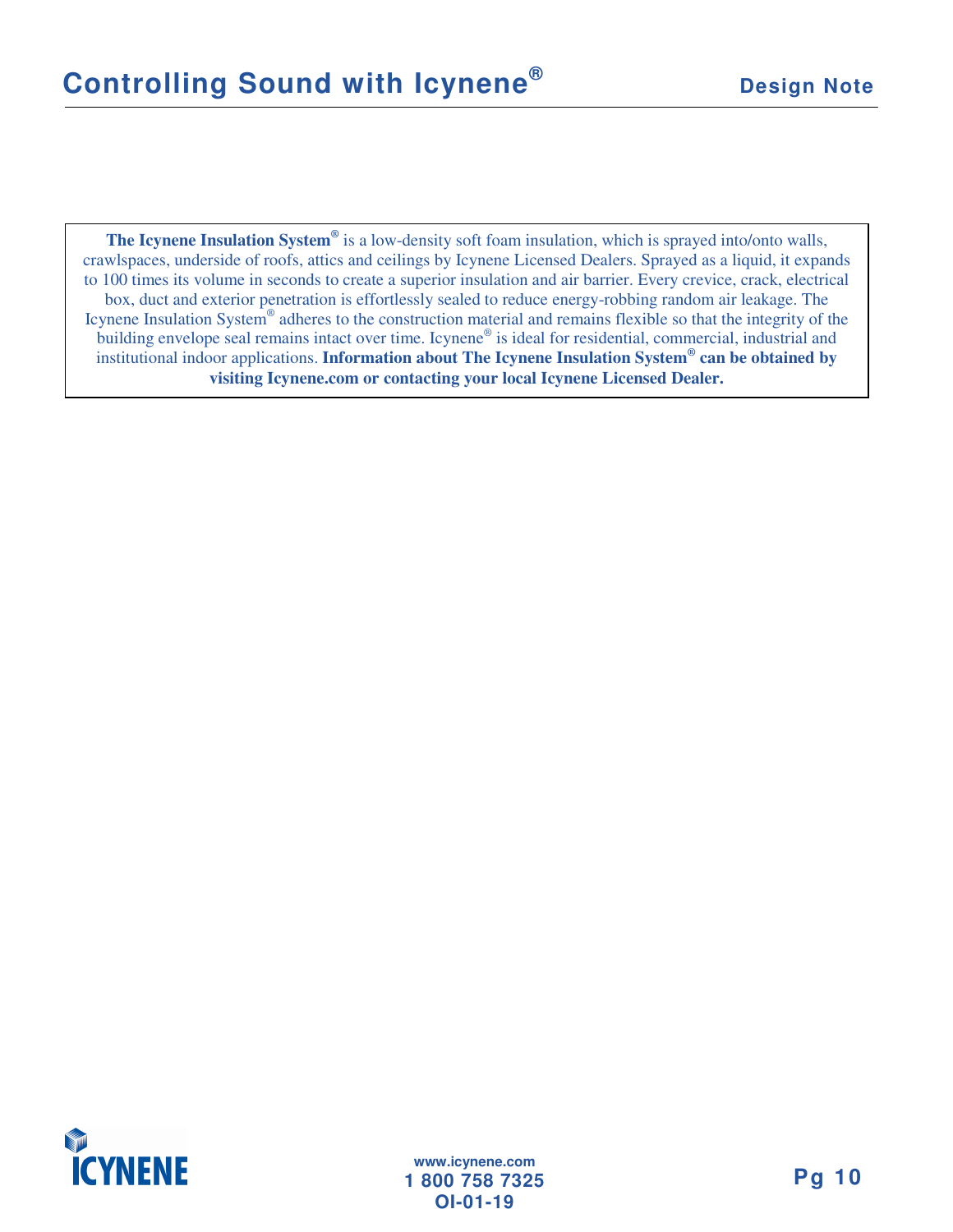### **Design Assumptions for HVAC & Ventilation Design Note**

The use of The Icynene Insulation System® in a building offers the opportunity for dramatic improvements in energy efficiency and comfort. By minimizing air leakage, Icynene ® changes the way buildings fundamentally perform, and the demands on the HVAC system. In each structure, variations in climate, orientation, window areas, etc will determine the extent of the impact Icynene<sup>®</sup> can have on the overall building. Because each situation is different, it is impossible to use a rule-of-thumb to determine the specific heating and cooling loads. Instead, it is more important to understand how the use of Icynene ® changes a building's performance and then use a standard HVAC design software package to calculate the loads.

#### Increased Performance

There's no denying that installing The Icynene Insulation System® in a building can substantially reduce heating and cooling loads. This improved performance can be entirely attributed to the fact that Icynene ® is both an air barrier and insulation system. Blower Door diagnostic air leakage test results for residential buildings insulated and airsealed with Icynene® consistently test at less than 1.5 Air Changes per Hour (ACH) @ 50 Pa of pressure  $(ACH_{50})$ . When converted to leakage rates based on natural pressure, well-built houses insulated with Icynene® typically range from 0.05 ACH to 0.1 ACH at natural pressure  $(ACH_{nat})$ . Basing HVAC design for space conditioning on a design infiltration / exfiltration number of 0.1 ACH<sub>nat</sub> provides a conservative means to address field variability, and is therefore recommended. This compares very favorably to conventionally constructed residential buildings that often test at 5 to 7 ACH<sub>50</sub>, or  $0.6 - 0.7$  ACH<sub>nat</sub>.

In the interest of customer satisfaction and to ensure that desired interior design conditions can be met at all times, there is a natural tendency to add considerable extra heating and cooling capacity when selecting equipment. This common

trend to oversize is understandable with typically constructed (leaky) buildings, due to the unpredictability of performance. However, oversizing equipment in predictably tight buildings leads to equipment short-cycling, resulting in elevated humidity levels, and therefore, added liability for the HVAC designer in the event that moisture/mold problems develop in the building.

#### Mechanical Ventilation

Many new structures are excluded from requiring a dedicated mechanical ventilation system because the natural infiltration rates exceed the delivery volume of the mechanical ventilation system – it is assumed that the natural ventilation provides sufficient ventilation. However, natural ventilation is unreliable, and can often transport humidity into locations where moisture problems can result. Homes that are air-sealed and insulated with The Icynene Insulation System® do not rely on natural infiltration for ventilation. Instead, a mechanical ventilation system is required, in order to meet the code requirement for ventilation and to ensure the proper function of the home.

#### HVAC in a Conditioned Attic or **Crawlspace**

In regions where standard construction practice involves the location of HVAC equipment in typically unconditioned spaces like attics or crawlspaces, the conversion to unvented attic or unvented crawlspace systems can lead to substantial reductions in energy consumption. Note that because most attics and crawlspaces can add a considerable amount to the volume of conditioned space, unvented attic or crawlspace systems can only reduce energy consumption in situations where duct losses to the outdoors are significant. Unvented attic and crawlspace systems should therefore not be used indiscriminately.

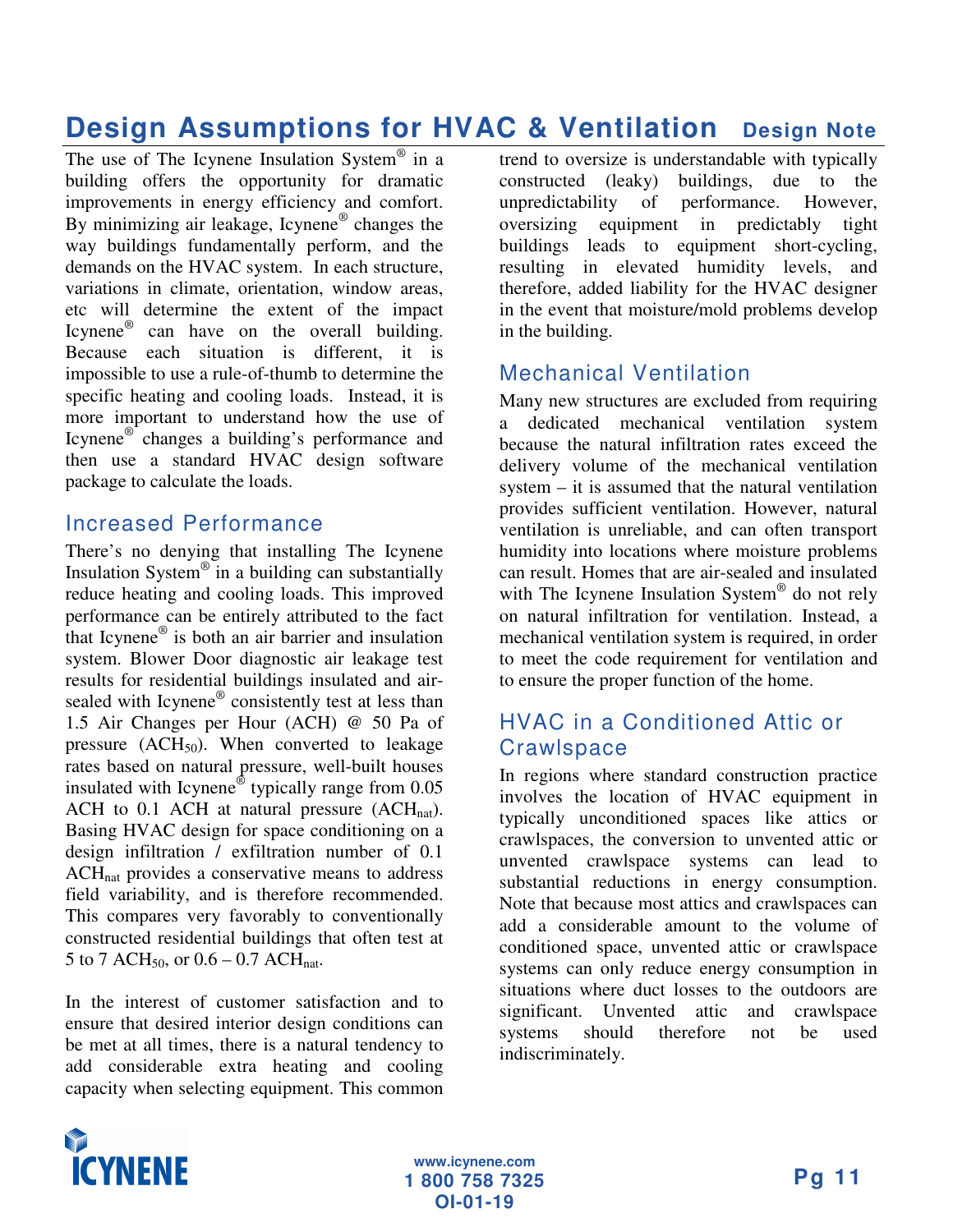### **Design Assumptions for HVAC & Ventilation Design Note**

Depending on the jurisdiction, these assemblies can be referred to as conditioned space, indirectly conditioned space, or even buffered unconditioned space. In any case, the decision to locate HVAC and distribution systems in an unoccupied, indirectly conditioned space requires that special provisions be met. For attics, the HVAC and distribution system should be accommodated as follows:

- 1. The volume of the attic is added to the conditioned volume of the house.
- 2. Ducts and equipment should be specified as "within the conditioned envelope", with duct losses back into the conditioned space. The duct loss percentage should remain representative of the actual duct losses.
- 3. No supply or return terminals or registers are to be installed in the attic, as this area will not be directly conditioned.
- 4. Combustion appliances are to be sealed combustion units, and fitted with an outdoor air intake. Combustion units are to exhaust directly to the outdoors.
- 5. Vents originally intended to exhaust into the attic (plumbing stacks, dryer vents, etc) shall be continued through to the outdoors.

The decision to locate HVAC and distribution systems in an unoccupied, indirectly conditioned crawlspace should be accommodated as follows:

- 1. Ventilation is to be provided in accordance with the requirements of 2004 IRC Section R408.3.
- 2. The volume of the crawlspace is added to the conditioned volume of the house.
- 3. Ducts and equipment should be specified as "within the conditioned envelope", with duct losses back into the conditioned

space. The duct loss percentage should remain representative of the actual duct losses.

- 4. Combustion appliances are to be sealed combustion units, and fitted with an outdoor air intake. Combustion units are to exhaust directly to the outdoors.
- 5. Vents originally intended to exhaust into the crawlspace shall be continued through to the outdoors

#### Field Reliability

Today's buildings are far more vulnerable than those built even 50 years ago. Building practices have changed; it is now too expensive to build as we once did. As a result, small design errors can lead to condensation problems. A properly sized space conditioning system, coupled with a dedicated mechanical ventilation system, is required to controlling moisture issues and providing performance for the life of the building.

Proper design has to start with tried and proven concepts based on the results of years of comprehensive field experience. These design recommendations have been developed through the guidance of many of the US's top building science engineers, and based on years of fieldtesting. The net result is designs that can achieve an average of 30 to 50% reduction in space conditioning loads, and a similar reduction in energy costs.

**The Icynene Insulation System ®** is a low-density soft foam insulation, which is sprayed into/onto walls, crawlspaces, underside of roofs, attics and ceilings by Icynene Licensed Dealers. Sprayed as a liquid, it expands to 100 times its volume in seconds to create a superior insulation and air barrier. Every crevice, crack, electrical box, duct and exterior penetration is effortlessly sealed to reduce energy-robbing random air leakage. The Icynene Insulation System® adheres to the construction material and remains flexible so that the integrity of the building envelope seal remains intact over time. Icynene® is ideal for residential, commercial, industrial and institutional indoor applications. **Information about The Icynene Insulation System ® can be obtained by visiting Icynene.com or contacting your local Icynene Licensed Dealer.**

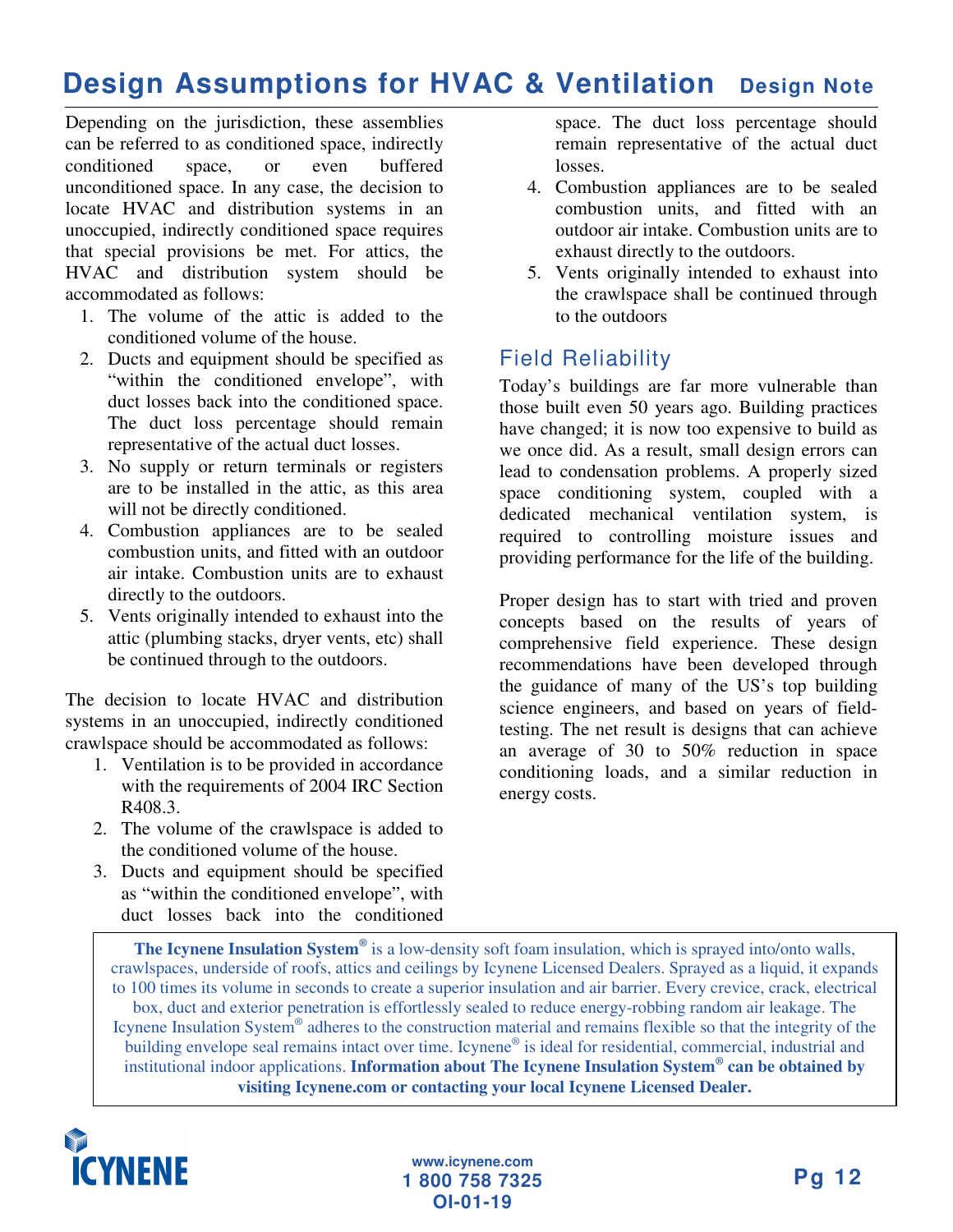### **Healthy Indoor Air Quality and Ventilation Design Note**

Ventilation is a necessary requirement for the proper operation of any home. Many existing homes rely on natural ventilation to control interior humidity, odors and combustion products. Natural ventilation is wind dependant and therefore unreliable. The quality of construction, however, is improving, and homes are becoming tighter and more energy efficient. These houses cannot rely on natural ventilation and as a result new residential buildings are developing a need for mechanical ventilation.

#### The Drive to Energy Efficiency

In older buildings, uncontrolled air leakage can be responsible for 50 % to 60 % of the heating and cooling energy consumption and 40% of the overall energy consumption, prompting many energy conscious homebuilders to focus their efforts on reducing air leakage.

The local building code sets the minimum level of ventilation air required to maintain the health of both homeowners and their home itself at approximately  $0.35$  ACH<sub>nat</sub><sup>1</sup> Typically the average house is sufficiently drafty, that this minimum level of ventilation air can easily be met by air leakage. New energy-efficient homes are able to reduce air leakage rates to a level that are far less than the minimum required for ventilation. A dedicated mechanical ventilation system is therefore a necessary component in any energyefficient home and is highly recommended for all homes. The mechanical ventilation system assists in control of interior humidity, odors and chemical pollutants, emissions of combustion appliances, and indoor microenvironments.

#### Interior Humidity

Interior humidity is generated by normal human activities, such as showering, cooking, cleaning

and breathing. In fact, any activity where an item or surface has to dry causes an increase in interior humidity levels. Ineffective management of interior humidity leads to complaints of reduced occupant comfort, pollutants and increased potential for both mold and condensation damage particularly in hot/humid climates. In northern climates, excessive air exfiltration and infiltration due to stack effect causes uncomfortably low indoor relative humidity levels, and<br>humidification is needed to compensate. here is needed to compensate. Supplemental humidification, such as from a portable humidifier unit, does not always supply an even distribution of humidity throughout a home. As a result, problems from high humidity can even occur in houses with very low overall humidity conditions.

#### Interior Odors and Pollutants

It is important to note that anything that has an odor is emitting pollutants. This includes everything from cleaning compounds to food odors, to trash and even the perfumes we use to mask them. In a new house, this also includes many of the building materials, such as plastics, paints, carpets, and furniture. Indeed, every product must meet a strict set of emissions specifications in order to be approved for household use. However, where a single product may not generate a substantial amount of emissions, a whole house full of new paint, furniture, and carpet can be well above the safe limits.

Smells are transmitted through diffusion, and continue to spread until their concentration is uniform throughout an entire house. Although this process may dilute a pollutant sufficiently to eliminate the odor, it does not mean that the chemical has disappeared. With many chemical compounds, even low concentrations can be detrimental to occupant health, especially in cases

<sup>&</sup>lt;u> Alexandria de la contrada de la contrada de la contrada de la contrada de la contrada de la contrada de la c</u> <sup>1</sup> International Mechanical Code: Table 403.3

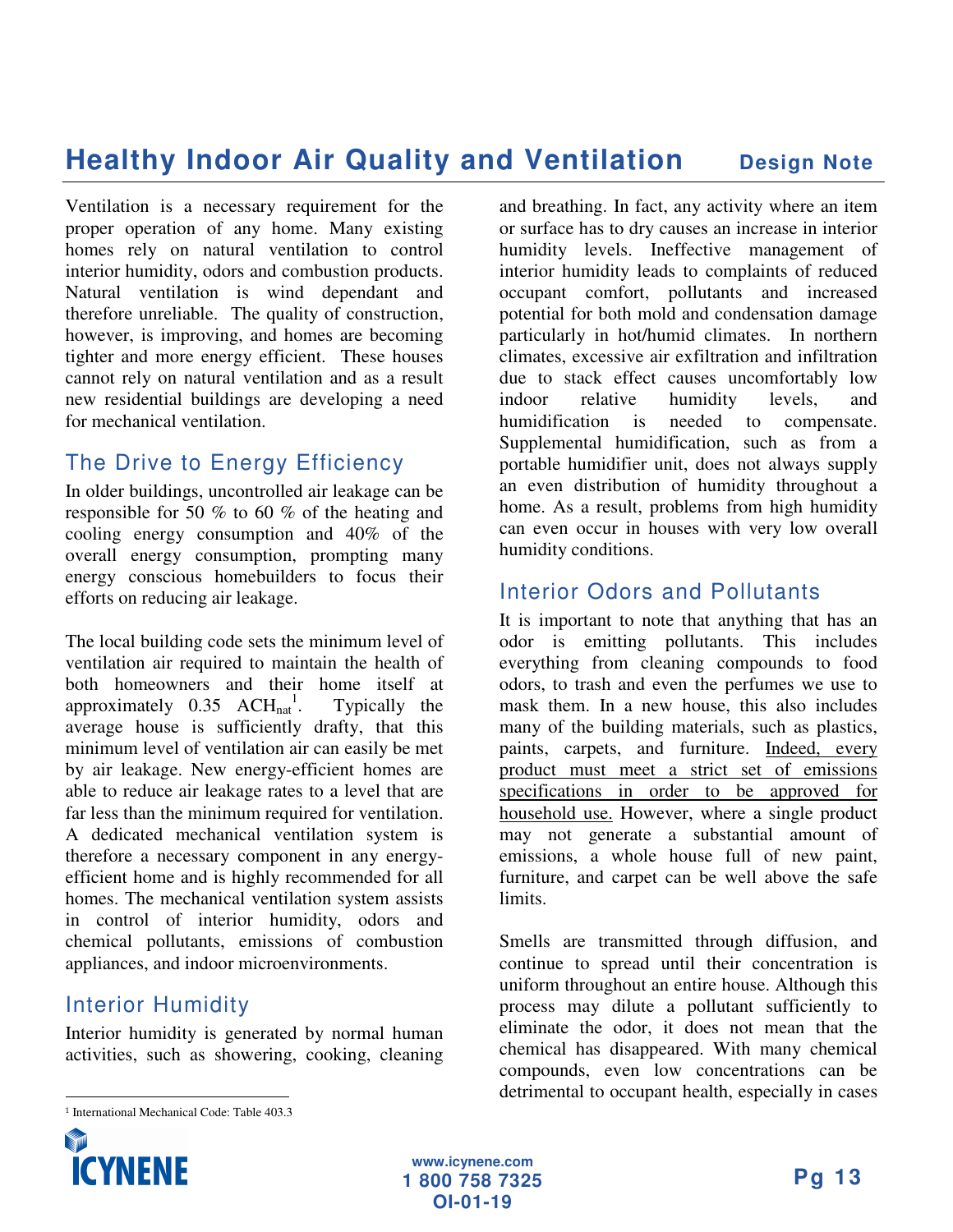### **Healthy Indoor Air Quality and Ventilation Design Note**

of prolonged exposure, such as in the case of elderly or young occupants. The effect is further increased when the occupant is in poor health or sensitized.

#### Combustion Appliances

What many homeowners do not realize is that there are some heating appliances that actually rely on the available air within the living space for the supply of combustion air. This includes unvented heaters, kerosene heaters, and other combustion appliances that also vent combustion products into the indoors. Of course, it is typically the most drafty homes that require these supplemental heat sources, creating a fairly good match. However, if the home is insulated and the air tightness increased, then these appliances are polluting the home and should be vented to the outside.

Combustion devices should not only be fitted with a direct exhaust, but also with a dedicated intake, in order to supply the unit with combustion air. The dedicated intake is necessary in order to prevent conditioned air from being continually drawn into the mechanical room. Without a dedicated intake, the house can become negatively pressurized; drawing cold air in through the envelope and increasing heating loads, or even causing the chimney to backdraft.

#### Microorganisms

Ambient outdoor air presents a significant contribution to indoor air quality. Ambient air contains mold and mildew spores, bacteria, pollens, dust, etc. In addition, air leakage through structures carries water vapor with it, which can condense on colder surfaces. This condensation can cause wood decay and contributes to the setup of microenvironments that are suitable for the development of mold and mildew. Mold, mildew and dust mites feed on organic materials such as the cellulose in paper and pet or human skin dander. Dust mite life cycles produce dried carcasses and feces that often become airborne and are known to trigger asthmatic attacks.

#### Ventilation Requirements

Traditionally, building ventilation concentrated on removing combustion products. Ventilation provisions further developed to remove large sources of moisture and odors through the use of fans in kitchens, washrooms, and even closets. The balance of ventilation occurs through either stack effect or wind pressures. Stack effect is the natural tendency for hot air to rise until obstructed. When outdoor temperatures are lower than indoor temperatures, stack effect causes warmer, humid indoor air to rise though joints and penetrations in the ceiling plane and escape through the attic. Cold, dry outdoor air enters at the base of the house to replace the outbound volume of air. Wind pressures act under any climate conditions to replace indoor air with outdoor air.

Although the initial cost is appealing, relying on natural ventilation can lead to a lack of adequate ventilation during the summer (minimal stack effect), and on windless days. In reality, all buildings should have some type of ventilation system so as to provide adequate air exchange during under-ventilated periods. With a few exceptions, building codes do not adequately address the requirement for mechanical ventilation in residential buildings.

With the emergence of energy efficient construction, stack effect and wind pressures can no longer be relied upon to supply adequate levels of ventilation. Indeed, energy efficient construction necessitates the use of a dedicated mechanical ventilation system. In air tight homes, only a dedicated mechanical ventilation system can provide adequate protection from the effect of indoor humidity, odors, pollutants, combustion appliances and microorganisms.

Often the decision to use a dedicated mechanical ventilation system is influenced by cost. In practice, energy efficient construction provides substantially lower heating and cooling loads, resulting in dramatic reductions in the required

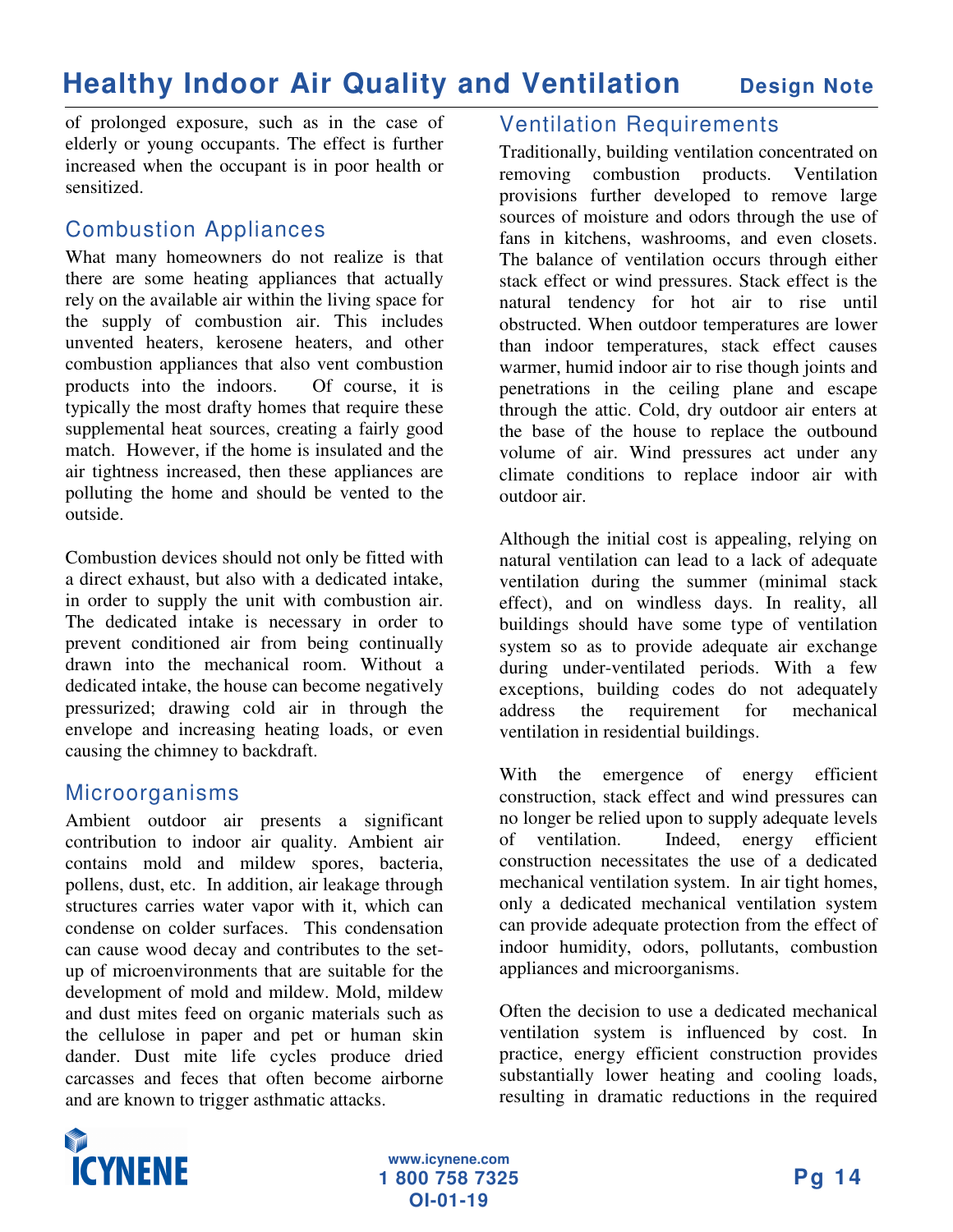### **Healthy Indoor Air Quality and Ventilation Design Note**

equipment capacity and operating costs. The use of lower-capacity HVAC equipment for space conditioning provides a large reduction in first cost. The end result is that the combined capital cost of the entire mechanical system remains roughly the same, but with a substantial increase in energy efficiency, condensation and mold minimization, and occupant comfort.

#### The Icynene Insulation System $^\circ$

The Icynene Insulation System® is a combined air barrier and insulation system that is both flexible and durable, thereby ensuring that air-tightness can be achieved for the life of a building. A building envelope that is both insulated and airsealed with The Icynene Insulation System® typically tests for peak air leakage at 1.5 air changes per hour (ACH) or less, at 50 Pascals (Pa) of pressure. In comparison, blower door depressurization tests on older homes have recorded 10 ACH @50 Pa. With the adoption of air barrier and insulation materials, typical new housing air leakage rates are now 5 to 7 ACH @ 50 Pa during peak leakage tests. Builders who provide extra attention, labor, and many sealing materials provide structures that test for peak air leakage at 3 to 4 ACH @ 50 Pa.

Because of its ability to provide a complete airseal to the entire building envelope, the difference in performance between a house insulated and airsealed with The Icynene Insulation System® and even a well built new house is dramatic. Natural air-change rates are typically 0.05 ACH to 0.1 ACH, with 0.1 ACH used as a conservative estimate for the design of the HVAC system.

Any house insulated with The Icynene Insulation System<sup>®</sup> should be equipped with a mechanical ventilation system that is sized to continuously deliver the full ventilation requirement, with no reliance on natural ventilation.

Emerging residential ventilation standards such as ASHRAE 62.2-2003 provide a comprehensive strategy for taking advantage of high-performance construction techniques, including the use of The Icynene Insulation System ® . The end result is a healthier indoor environment, superior energy efficiency and ultimate comfort.

**The Icynene Insulation System ®** is a low-density soft foam insulation, which is sprayed into/onto walls, crawlspaces, underside of roofs, attics and ceilings by Icynene Licensed Dealers. Sprayed as a liquid, it expands to 100 times its volume in seconds to create a superior insulation and air barrier. Every crevice, crack, electrical box, duct and exterior penetration is effortlessly sealed to reduce energy-robbing random air leakage. The Icynene Insulation System® adheres to the construction material and remains flexible so that the integrity of the building envelope seal remains intact over time. Icynene® is ideal for residential, commercial, industrial and institutional indoor applications. **Information about The Icynene Insulation System ® can be obtained by visiting Icynene.com or contacting your local Icynene Licensed Dealer.**

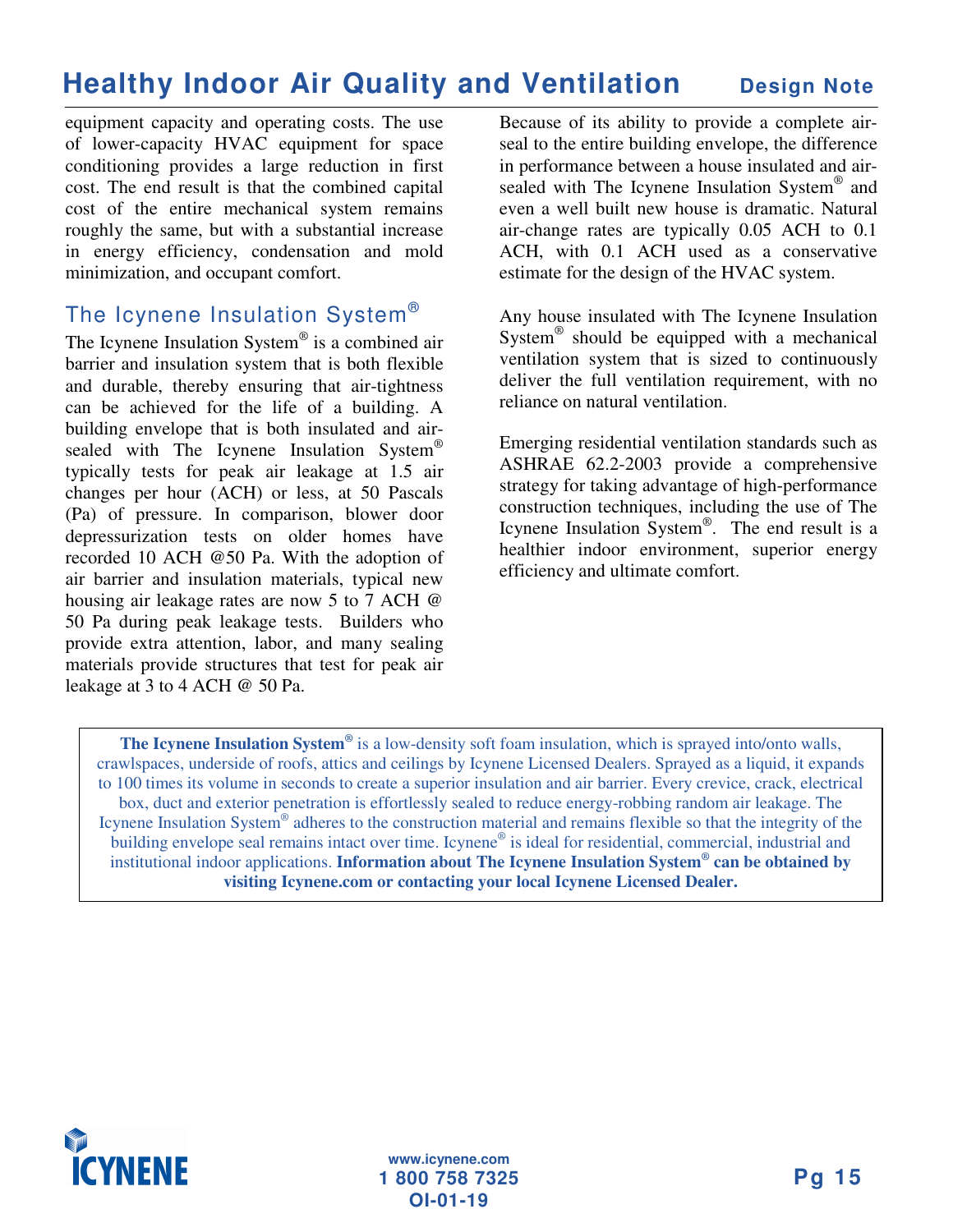## **Hotels and Nursing Homes Design Note**

Like any specialized facility, hotels and nursing homes place demands on buildings that do not exist in basic residential or commercial structures. Hotels and nursing homes especially should provide feelings of comfort and establish an aura of quality, all without breaking the bank. Critical considerations in the design of hotels and nursing homes are:

- Maximize occupancy rates, referrals, lengths of stay and repeat visits;
- Keep guests comfortable, rooms are draft free, cool in summer, warm in winter;
- Reduce sound transmission between rooms and bathrooms and limit exterior noise transmission from planes, highways and the street;
- Control moisture and mold both inside wall cavities and room interiors:
- **Provide** high quality indoor air to accommodate guests with allergies, etc;
- Minimize energy cost;
- **Minimize maintenance cost:**
- **Minimize construction time: and**
- Minimize mechanical and electrical equipment costs.

With enough heat or air conditioning, even poorly insulated buildings can stay comfortable. The fundamental purpose for properly insulating a building is therefore to minimize energy costs. The most effective way to cost-effectively insulate a building is with The Icynene Insulation System<sup>®</sup>. Buildings insulated and air-sealed with The Icynene Insulation System ® achieve a reduction in heating and cooling consumption between 30% - 50%. In addition, there are many additional benefits to be derived from eliminating air leakage.

### Guest Comfort

In general, hotel guests have high expectations for their stay in any quality hotel, often far in excess of the comfort they expect from their own homes.

No matter how discriminating their tastes, guests will feel the difference that proper insulating and air sealing makes over standard insulation techniques:

- No drafts;
- No cold spots on walls or ceiling in winter;
- Less humid rooms in summer;
- Less day-night temperature swing;
- Quieter rooms; and
- **Improved interior air quality.**

#### Moisture Protection

In hot and humid climates, mold and mildew are a primary concern for any hotel operation. Mold remediation is costly, and often requires that large portions of a building remain unavailable for guest occupancy for extended periods of time. Although not a major consideration in colder climates, in hot and humid climates the determining factor in whether or not a hotel can continue to operate can be its ability to prevent the formation of mold growth. Major mold remediation projects have even led to ambitious undertakings like the development documents like "*Preventing Indoor Air Quality Problems in Hot, Humid Climates: Design and Construction Guidelines*", and other similar contingency design manuals.

The Icynene Insulation System ® is an integral part of any comprehensive mold attenuation strategy. Properly installed, Icynene<sup>®</sup> provides a means to reduce the potential for condensation and mold from forming, thereby protecting the structure, the interior finishes and furnishings, and above all the health of guests and employees:

- Airborne moisture and humidity are kept from entering the building and forming condensation in cold cavities;
- Reduced temperature differentials between rooms and corridors;

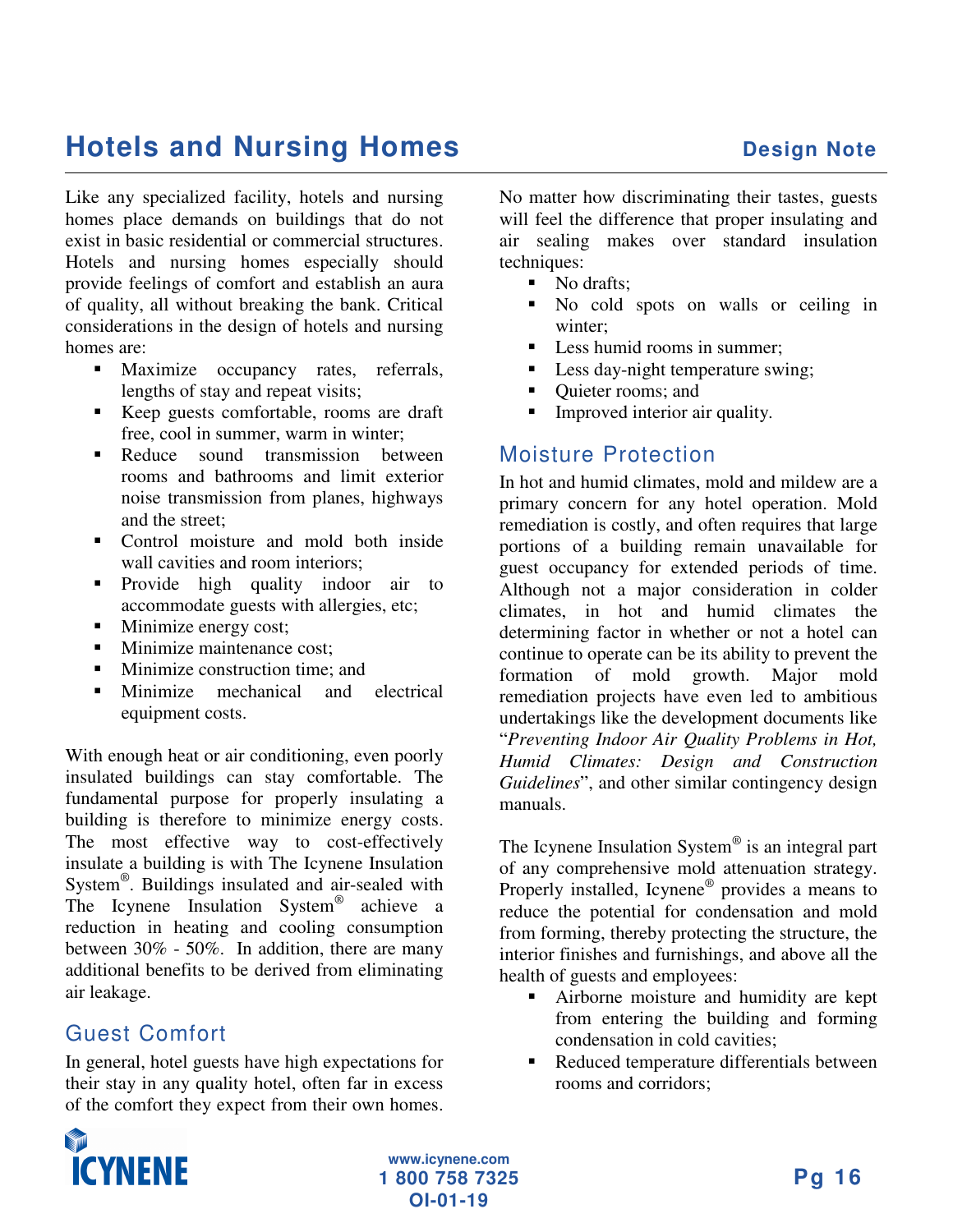## **Hotels and Nursing Homes Design Note**

- Reduced transport of mold spores and better overall air quality;
- Assembly designs can be used that eliminate materials which impede natural drying cycles;
- Reduced moisture-related structural problems, increasing building life expectancy;
- Reduced cleaning frequency and prolonged life for carpeting, bedding and soft furnishings; and
- Replace individual room fans with direct mechanical exhaust and conditioned make-up air supplied to corridors.

#### Quieter Rooms

All sound barriers have the potential to be compromised by air leaks, which allow airborne sound to penetrate. By eliminating air leakage, assemblies air sealed with The Icynene Insulation System<sup>®</sup> are able to meet their laboratory-rated performance levels. There are many ways in which Icynene makes it affordable to lower sound levels in rooms:

- Reduced wall thickness (from  $2x6$  to  $2x4$ construction);
- Reduced interior finish thicknesses:
- Reduced noise from interior fans and smaller, quieter A/C units; and
- Reduced bathtub and plumbing noise

#### Construction Efficiency

Employing The Icynene Insulation System® to insulate and air-seal projects can generate cost savings during construction by reducing site scheduling complications and material requirements. A single truck has an installation capacity of 15,000 board-feet per material set, with many trucks carrying multiple sets. This, combined with a wide coverage area (each truck is equipped with up to 300 ft of hose) contributes to substantial reductions in site clutter, and scheduling conflicts. As well, designs that include The Icynene Insulation System<sup>®</sup> allow the elimination of both the installation time, labor costs, and storage of materials associated with:

- nterior vapor barriers;
- **Exterior building wrap;**
- soundboard;
- **•** preformed mechanical pipe insulation;
- glass fiber batts;
- **individual room fans; and**
- all associated fasteners & electrical work.

#### Electrical System Downsizing

In hot, humid climates, ambient outdoor air adds a considerable latent load to the air conditioning system, which is also responsible for dehumidification. By reducing the volume of humid outdoor air that enters the building envelope, air sealing has a dramatic effect on the air conditioning load, and on the associated electrical systems:

- Reductions in space conditioning requirements by  $30\% - 50\%$ ;
- Reductions in total and peak electrical energy consumption;
- Room circuits can be lowered to 110-120 volts;
- Reductions in room distribution panel sizing;
- Reductions in interior power distribution circuit sizing;
- Downsized power supply lines from the utility grid; and
- Reduction in service entrance transformer sizing.

Hotels and nursing homes continually present new challenges for design and construction. Regardless of whether a building is residential, commercial, institutional, or industrial, The Icynene Insulation ® provides an affordable and effective solution to energy efficiency and mold control. Given the choice, it is always more efficient to ensure that Icynene<sup>®</sup> is included at the design stage than to attempting to retrofit a building once the project is found to be suffering from issues of mold and moisture damage.

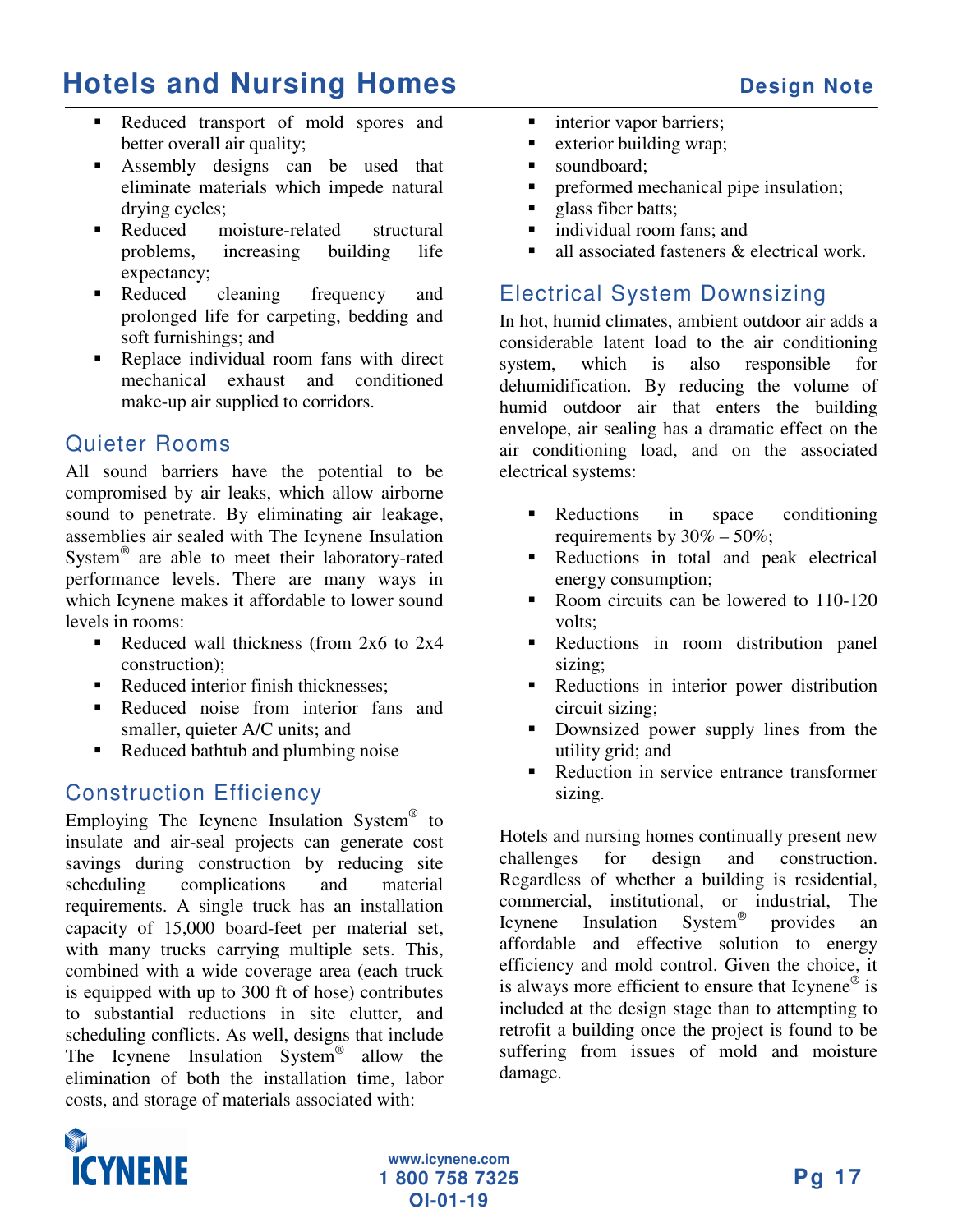**The Icynene Insulation System ®** is a low-density soft foam insulation, which is sprayed into/onto walls, crawlspaces, underside of roofs, attics and ceilings by Icynene Licensed Dealers. Sprayed as a liquid, it expands to 100 times its volume in seconds to create a superior insulation and air barrier. Every crevice, crack, electrical box, duct and exterior penetration is effortlessly sealed to reduce energy-robbing random air leakage. The Icynene Insulation System® adheres to the construction material and remains flexible so that the integrity of the building envelope seal remains intact over time. Icynene® is ideal for residential, commercial, industrial and institutional indoor applications. **Information about The Icynene Insulation System ® can be obtained by visiting Icynene.com or contacting your local Icynene Licensed Dealer.**

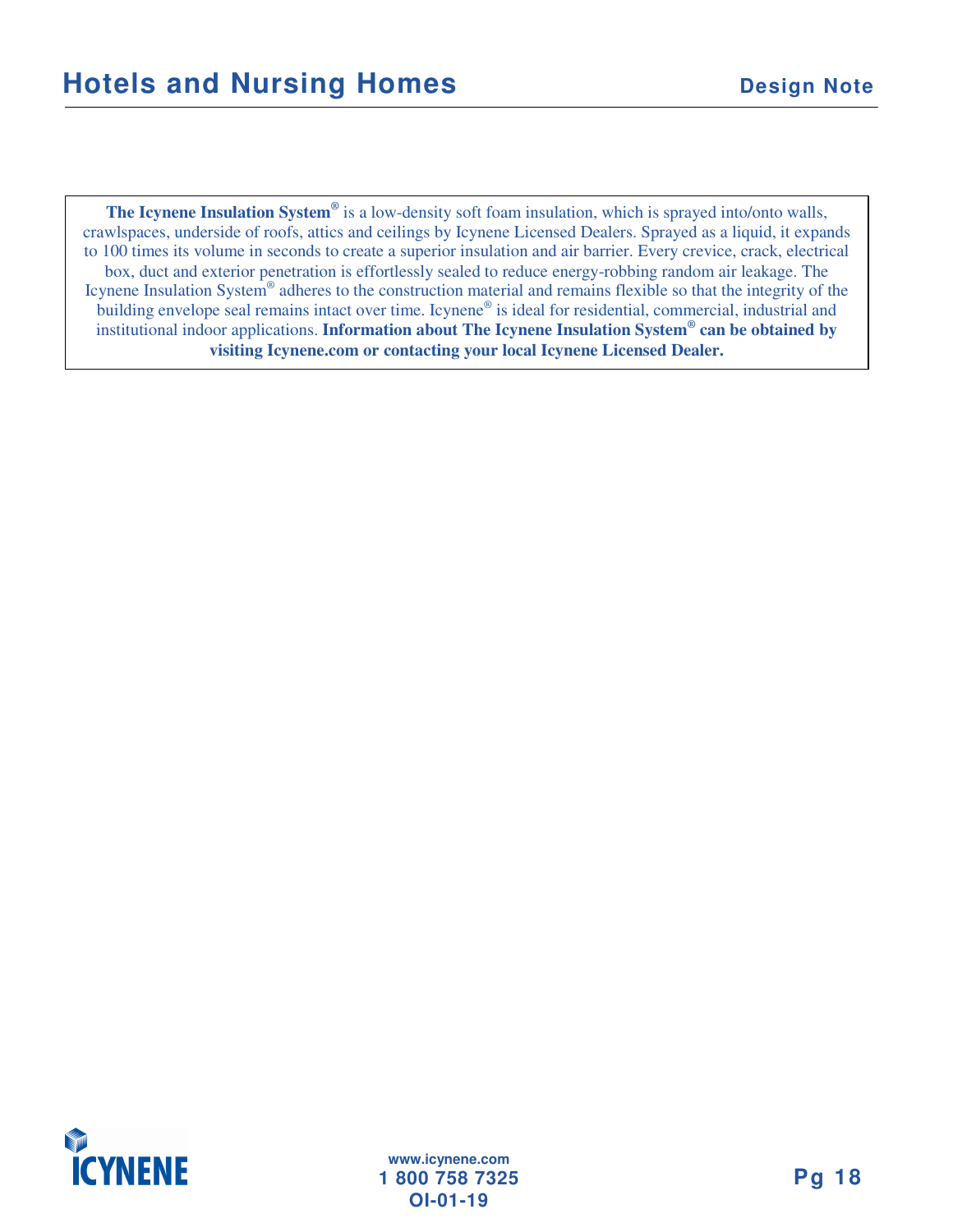### **Insulating Cavity Walls During Renovations** Design Note

While many older and historic buildings are beautiful examples of architecture, they tend to suffer from the same problem: they are not energy efficient. Old inefficient buildings cost much more to heat and cool than newer efficient ones, are drafty and uncomfortable, and allow outside noise and pollutants to enter through the building envelope. One of the single biggest improvements that can be made to older buildings is the addition of thermal insulation into empty wall cavities.

But insulating wall cavities brings new challenges in that the walls tend to be more susceptible to moisture accumulation and condensation problems. Cavity spaces play an important role in how a building manages rainwater penetration and interior humidity. The challenge faced by renovators is therefore how to insulate cavity walls in older buildings in a way that protects against moisture accumulation, without having to fully dismantle the wall.

#### Pour-Fill Solutions

The most common materials for cavity fill applications are cellulose, rock wool, or vermiculite. These materials are blown into the cavity through holes made through either the exterior cladding or the inside plaster. In heating climates, however, the addition of insulation prevents heat from reaching the exterior sheathing of the cavity, resulting in exterior sheathing that is very close to outside ambient temperature. This leads to an increased likelihood that the exterior sheathing will act as a condensation plane for any interior humidity that reaches this surface. While these cavity insulation materials can supply a sufficient level of R-value to the wall, their use does not supply an adequate level of protection from condensation, or even address issues of energy losses that are not due to conduction.

Beyond the fundamental issues of energy efficiency and moisture protection, traditional

solutions are also susceptible to issues of installation. It is often impossible to guarantee complete filling of the cavity due to interior obstructions, with the solution typically involving hammering of the wall in the hope that this will shake the material down. Similarly there is the possibility that these materials can settle in time, leaving a void at the top of the cavity. These workaround solutions can often add significant time and cost to the project, without any guarantees of long-term performance or overall effectiveness.

#### Combined Insulation / Air Barrier Systems

Condensation in wall systems is generally a result of moisture movement by either diffusion or air leakage. However, it is generally accepted in the industry that air leakage is a far more significant mechanism for moisture transport than diffusion, due to the fact that air can carry very large volumes of water in the form of water vapor / humidity. As a result, insulation materials that also supply an air barrier to the wall cavity can dramatically reduce moisture movement and the resulting exterior wall condensation problems.

#### The Icynene Insulation System $^\circ$ Pour-Fill Formula

The Icynene Insulation System® is a combined air barrier and insulation system, and is therefore able to both insulate and prevent convective moisture accumulation. It provides a monolithic barrier against heat loss & air leakage, and will not shrink, degrade, or settle over the life of the building.

Although Icynene ® provides convective (airborne) moisture protection to the exterior condensation surfaces, the insulation is not a vapor retarder, and therefore an interior vapor retarder may be required in cold heating climates where the interior relative humidity is high (high vapor drive). The vapor permeability of Icynene<sup>®</sup> does

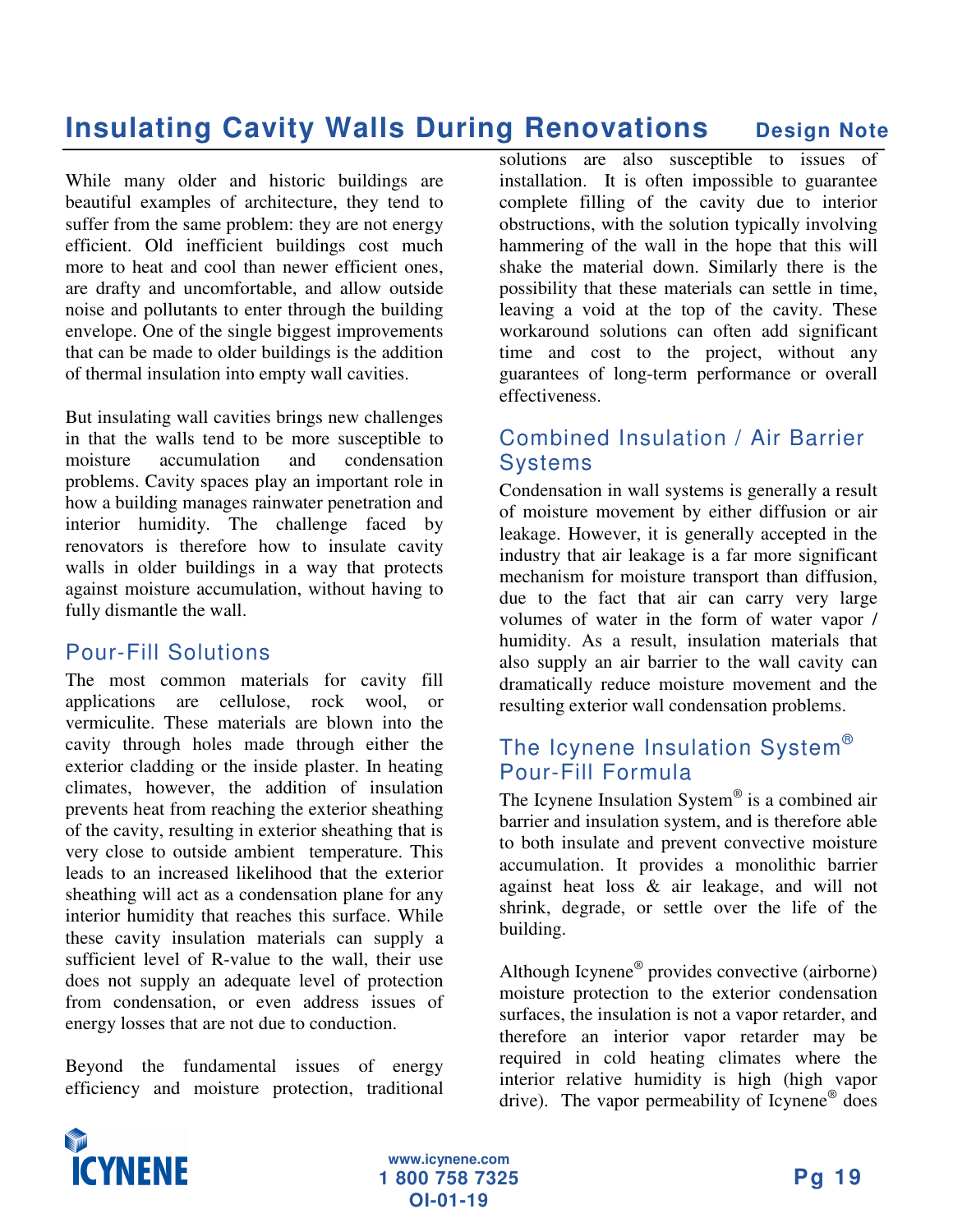### **Insulating Cavity Walls During Renovations Design Note**

not impede drying of other building materials in the event of pipe/roof leaks or rainwater intrusion. While moisture is free to diffuse through the insulation, continuous contact with the exterior sheathing ensures that this moisture remains in a vapor state and passes through the assembly without condensing on exterior or interior surfaces. Rain penetration is generally not a problem either, because Icynene ® has a high perm rating, and does not exhibit any capillary action.

#### **Installation**

The Icynene Insulation System<sup>®</sup> cavity fill formulation is installed by injecting a liquid into closed wall cavities, though small holes ranging in size from a  $\frac{1}{2}$ -inch (13 mm) to 1-inch (25mm) diameter. As a two-component liquid material, Icynene ® runs to the bottom of the cavity, filling every void and bonding to the interior surfaces. Over a 2-3 minute period, the foam expands to approximately 40 times the volume of the original liquid. As the foam expands to fill the cavity, it remains in a pliable state, setting into an inert, soft, fine-celled foam plastic. By remaining flexible and bonding to the interior surfaces, Icynene ® is able to supply a durable air-seal for the life of the building, regardless of how the building expands and contracts due to wind loading, thermal cycling, or seasonal changes in moisture content.

#### Site Assessment & Installation

An assessment of the building envelope is the first step in deciding if The Icynene Insulation System ® is suitable.

- 1. Existing insulation materials interfere with the proper expansion of Icynene®, and must be removed prior to installation.
- 2. Uninsulated wiring (knob and tube wiring) must be removed, as it is generally incompatible with any type of insulation.
- 3. The building envelope should be leak free, the cavity space should not be integral to the drying of the exterior cladding.
- 4. The interior plaster/drywall must be able to resist the expansion of the insulation.

While plaster in good condition can easily satisfy this requirement, plaster that is damaged or in poor condition should be repaired prior to the application of insulation.

The width and depth of the cavities are measured (using a probe) so that the amount of insulation to be injected may be determined. The location of diagonal cross bracing is detected this way, and additional holes are made below so that the foam may be injected into the space below the bracing.

Injection of insulation can be made from the inside or outside of the building. The method employed often depends on whether interior or exterior surfaces and finishes are to be renovated. Injections are timed so that there is minimal risk of bowing or blowing off interior finishes. Any excess material that oozes through the application holes is easily trimmed by hand.

Because it is installed as a liquid, there is minimal risk of Icynene ® getting "hung-up" on plaster keys or nails. During expansion, the foam rises upward from the bottom of the cavity, completely filling the space through which it moves. However, if the style of construction indicates that there might be large obstructions within the wall (cross-bracing, etc), infrared thermography can be used to locate any pockets under large obstructions so that they can be filled. Once the insulation process is finished, the refinish of application holes is generally the responsibility of the finishing contractor or homeowner.

#### Better Performance: Old **Buildings**

In most climates, installing Icynene® in cavities as small as 1½ inch (38 mm) deep can result in a 90% reduction in heat flow through the cavity, while improving a building's ability to manage moisture. Installing The Icynene Insulation System ® pour fill material is one of the most effective ways to reduce excess energy consumption and improve the performance of old

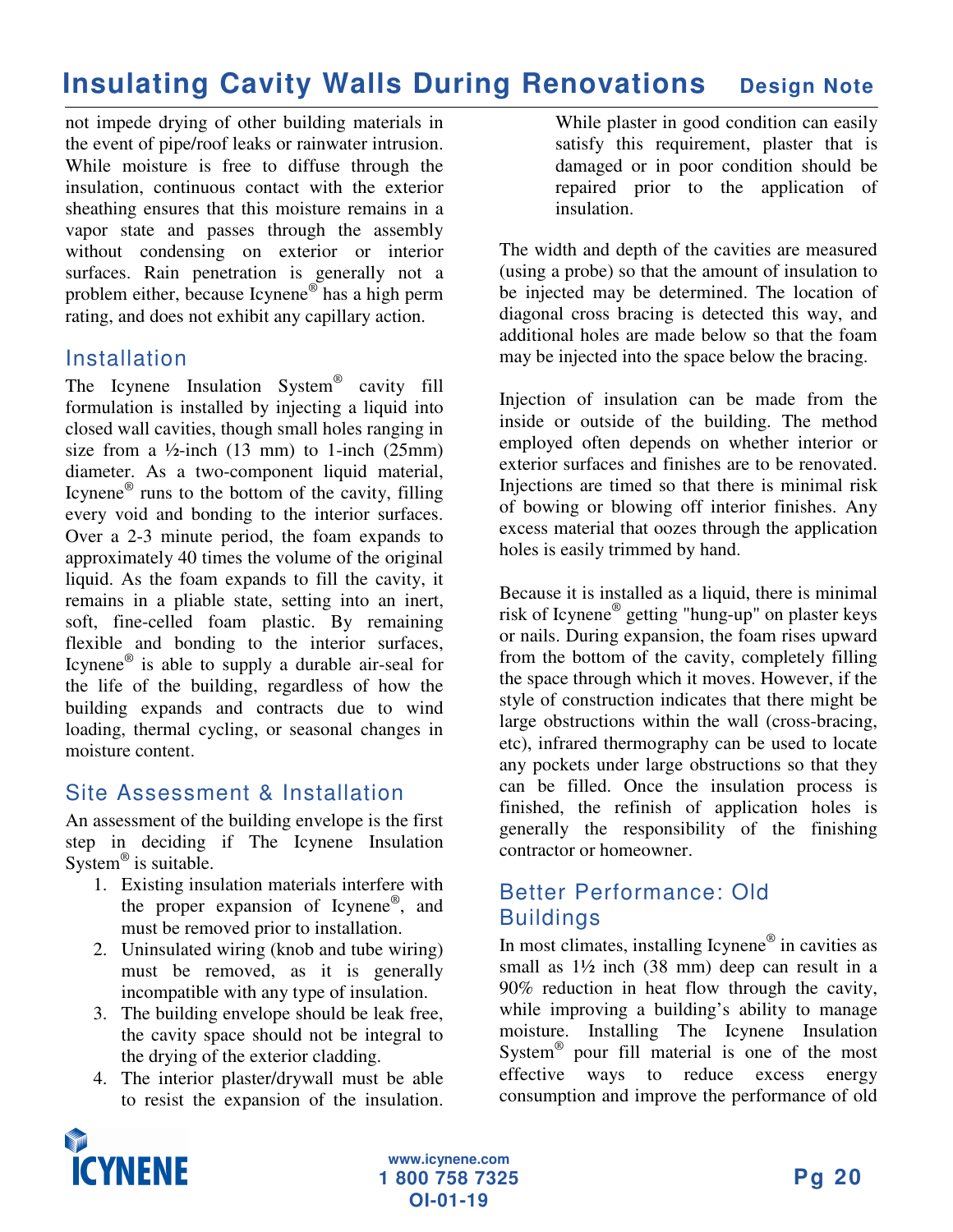### **Insulating Cavity Walls During Renovations Design Note**

buildings. When combined with a mechanical ventilation system, the interior space will be quieter, more comfortable, and more energy efficient than ever before.

> **The Icynene Insulation System ®** is a low-density soft foam insulation, which is sprayed into/onto walls, crawlspaces, underside of roofs, attics and ceilings by Icynene Licensed Dealers. Sprayed as a liquid, it expands to 100 times its volume in seconds to create a superior insulation and air barrier. Every crevice, crack, electrical box, duct and exterior penetration is effortlessly sealed to reduce energy-robbing random air leakage. The Icynene Insulation System® adheres to the construction material and remains flexible so that the integrity of the building envelope seal remains intact over time. Icynene® is ideal for residential, commercial, industrial and institutional indoor applications. **Information about The Icynene Insulation System ® can be obtained by visiting Icynene.com or contacting your local Icynene Licensed Dealer.**

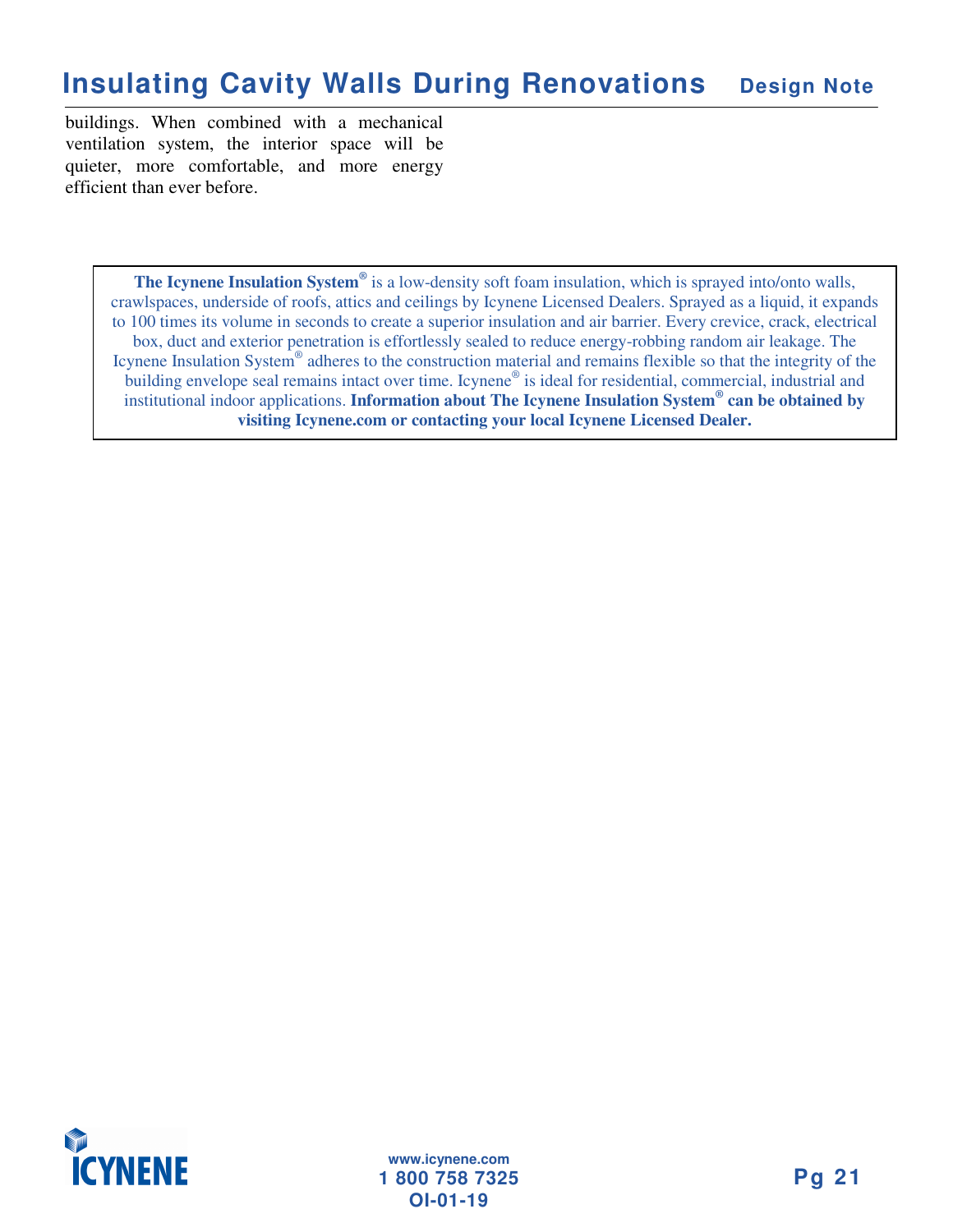## **Insulating Steel Roofs Design Note**

The critical considerations in the design and insulation of flat or low pitch steel roofs are:

- Simplicity of installation
- Thermal performance
- Initial cost
- Life expectancy
- Maintenance cost
- Lifetime cost

#### Conventional insulation Approaches

Low-rise commercial and industrial buildings typically have metal roofs; these roofs have very large surface areas when compared to the rest of the structure. Because of this, a substantial portion of the heat loss and gain is expected through the roof. However, this also means that properly insulating and air sealing the roof can have considerable impact on reducing the building's heating and cooling bills.

#### A New Approach

The Icynene Insulation System® offers a superior, proven alternative to conventional air permeable roof insulation systems. The difference can often be a significant reduction in heating and cooling bills, even over traditional built-up exterior insulation systems. Additionally, installing The Icynene Insulation System ® on the underside of the roof assembly provides a large reduction in condensation potential when compared to interior air permeable batt systems.

#### Air Leakage Control

Substantial reductions in energy consumption are achievable with Icynene ® because it is a combined air barrier and insulation system. In cold weather conditions, the primary source of heat loss in insulated buildings can be hot air leaking up through cracks & joints in the roof assembly. By reducing the volume of air that leaks through the roof, annual heating bills can be dramatically reduced.

#### Condensation Control

Proper air sealing can also contribute to considerable reductions in condensation potential; hot air can hold a large amount of moisture, and can generate serious problems when this moisture is allowed to contact cold roof surfaces. Humid air can penetrate vapor retarders through gaps, around joints & penetrations, or at poorly taped seams; condensation that forms on the roof deck can saturate the suspended batt insulation, eventually requiring the replacement of the insulation.

As a qualified air-barrier, Icynene® inhibits the movement of humid indoor air up to the underside of the steel deck. This prevents the formation of condensation on the underside of the roof deck. Icynene<sup>®</sup> is flexible and will not shrink or delaminate with dimensional changes in the surface to which it is adhered, providing a reliable air-seal and protection from condensation. Additional vapor retarder protection may be required where high interior humidity or extreme climate conditions exist.

#### **Design**

When using Icynene<sup>®</sup>, the roof deck is installed on purlins mounted above open web joists or red iron framing. Weather sealant is applied on the steel deck. The depth of the purlins must be adequate to accommodate the thickness of insulation specified, plus 2 inches. A spacer is installed over the top of the purlins prior to laying the roof to provide a thermal break between the purlin and the roof. The preferred thermal break material is isocyanurate strip fastened with adhesive. The choice of roofing deck profile is governed by the goal to provide as little contact between the decking and the purlin as possible. Icynene ® will fill the spaces between the purlins and the roof deck, creating an additional thermal break.

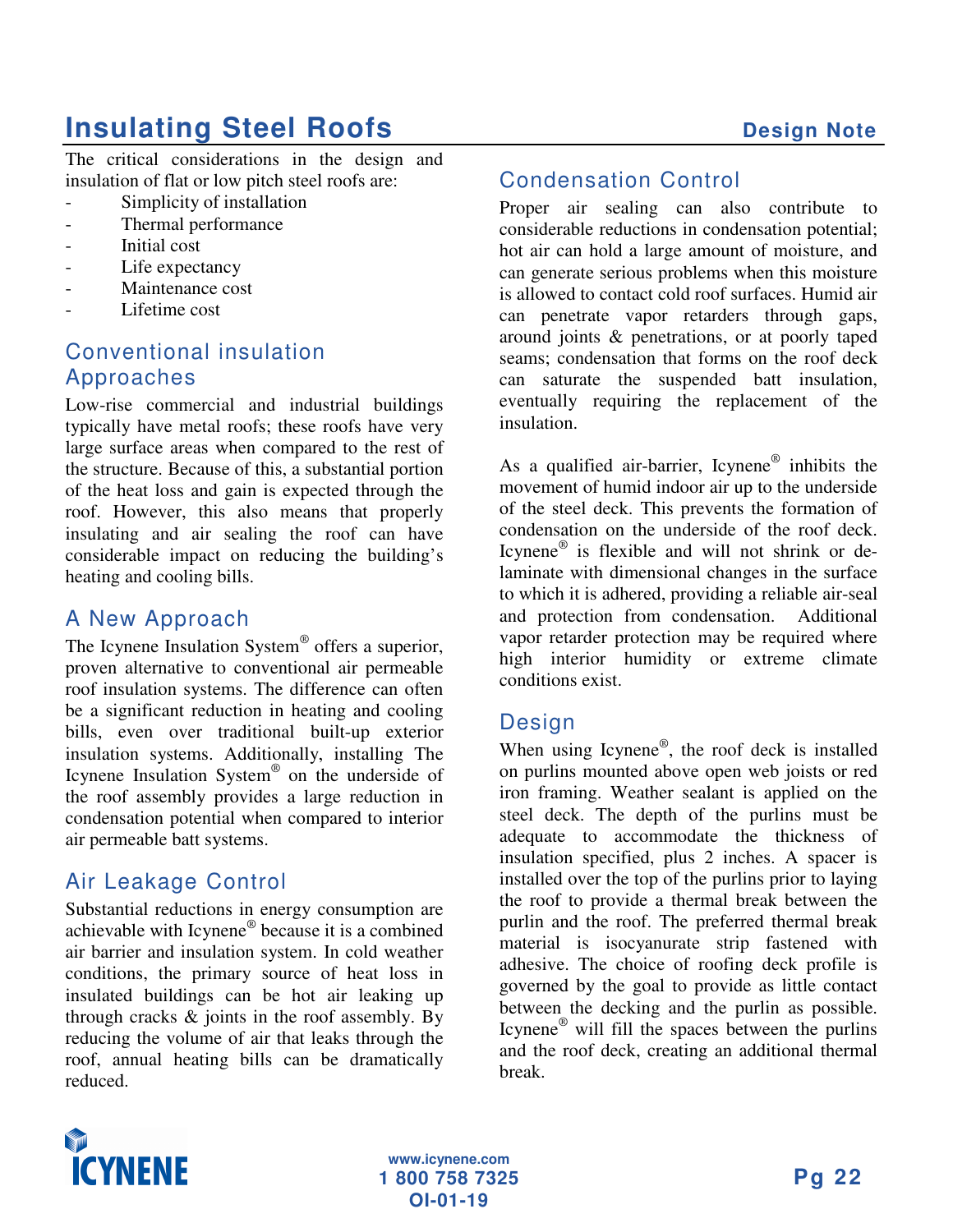### **Insulating Steel Roofs Design Note**

#### Installation of Icynene®

Site installation centers around the truck or trailer on which the application equipment is mounted. The equipment consists of spray equipment, electrical power, compressed air, and up to 300 ft of hose. Although a man-lift is required from which to work, all additional equipment is contained in the standard truck or trailer. Application rates are about 15,000 board feet per day.

Upon application, the insulation adheres to the substrate, is self-supporting, and requires no additional support system. It adheres well to steel. Icynene ® can be installed in any climate zone, even extreme cold (Alaskan installations have been as low as 40 °F/C temperatures) when proper application techniques are employed.

After installation, the Icynene® is usually covered by an interior finish material. The choice of the interior finish will be dictated by appearance, maintenance and fire rating requirements. Interior finish options include, but are not limited to: a gypsum board or cementitious thermal barrier coating; suspended acoustical tile; or steel sheeting. In some situations, such as agricultural buildings, it may be possible to leave Icynene® exposed without a thermal barrier. Prior approval should be obtained where the insulation is left exposed to interior, occupied space. The insulation can be painted, but should never be power washed.

#### Roof Leak Management

One of the most important features of insulating a roof with The Icynene Insulation System ® is the

way in which roof leaks can be managed. Although Icynene is designed as a complete air barrier, it allows for the drainage of water in the event of a roof leak. Water drains straight down through the material, simplifying the leak location process. Once the leak has been found and repaired, the insulation dries quickly, with no deformation or degradation in insulative or air sealing performance.

#### The Icynene Insulation System $^\circ$

The Icynene Insulation System ® provides a roof insulation solution to issues of energy efficiency and condensation control with less labor, faster installation and no dependency on good weather conditions. The insulation contains no CFCs, HCFCs, HFCs, or HFAs to cause corrosion of the metal deck or fasteners with which it is in contact. Additionally:

- Site traffic and material handling is reduced
- Roof leak maintenance costs are reduced
- Low insulation weight leads to thinner purlins
- Purlins do not require painting
- Simplified end-of-life roof replacement
- Paintable interior finishes
- No maintenance or replacement required of insulation, even under roof leak situations

**The Icynene Insulation System ®** is a low-density soft foam insulation, which is sprayed into/onto walls, crawlspaces, underside of roofs, attics and ceilings by Icynene Licensed Dealers. Sprayed as a liquid, it expands to 100 times its volume in seconds to create a superior insulation and air barrier. Every crevice, crack, electrical box, duct and exterior penetration is effortlessly sealed to reduce energy-robbing random air leakage. The Icynene Insulation System® adheres to the construction material and remains flexible so that the integrity of the building envelope seal remains intact over time. Icynene® is ideal for residential, commercial, industrial and institutional indoor applications. **Information about The Icynene Insulation System ® can be obtained by visiting Icynene.com or contacting your local Icynene Licensed Dealer.**

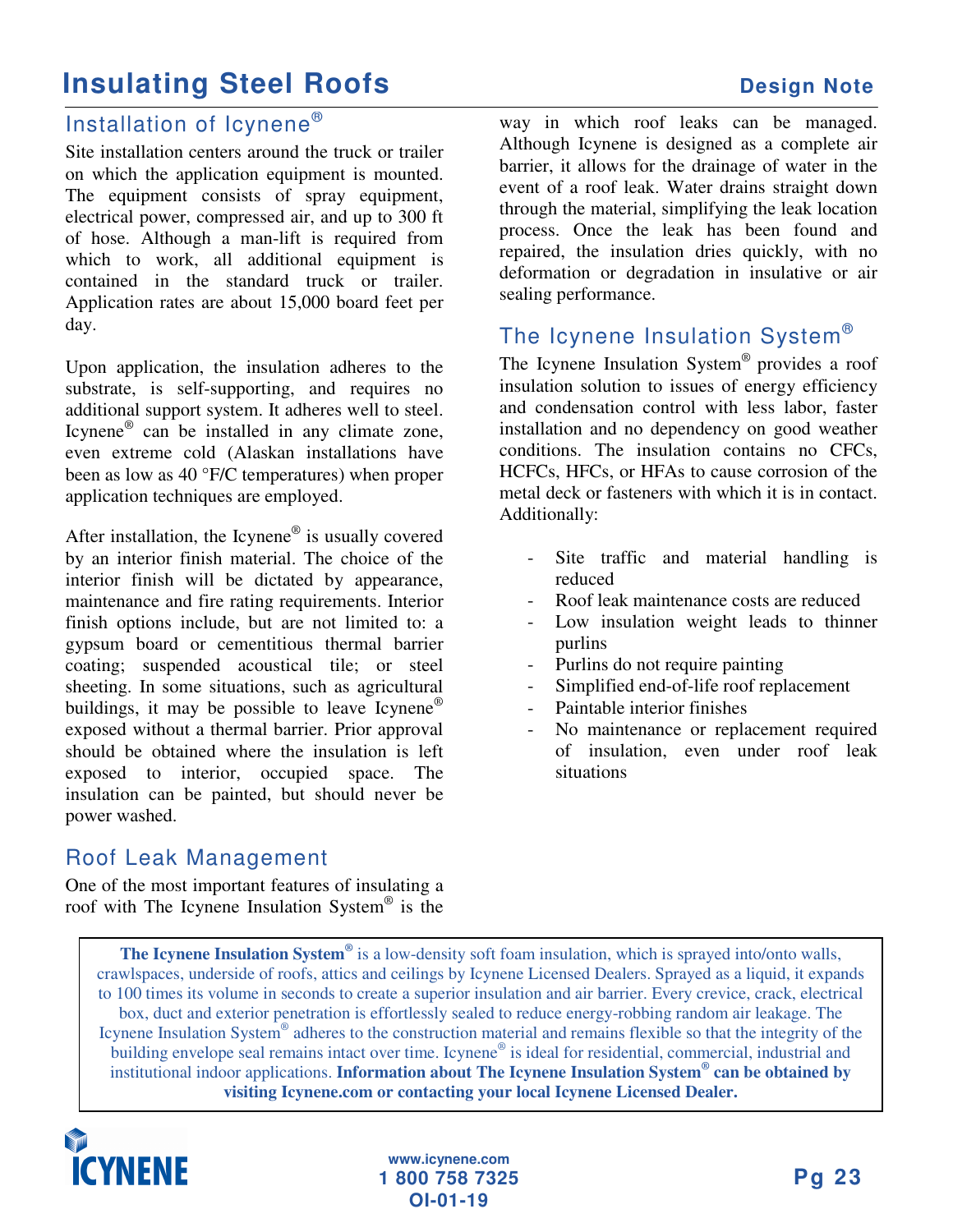### **Mold and Mildew: Causes and Cures Design Note**

Mold and mildew are a major problem in warm, humid climates such as the U.S. southeast where as many as 70% of all homes are reputed to eventually suffer from mildew problems. Mildew increases the risk of making the building occupants sick and gives rise to expensive and frequent repairs and redecorating. Mildew is a mold that grows under warm, humid conditions. Optimal growth conditions are from  $77^{\circ}$  to  $86^{\circ}$  F (25° to 30° C), and between 62% and 93% relative humidity.

#### Sources of humidity in homes

Relative humidity (RH) inside buildings can be greatly increased by adding moisture to the air in many different ways. In houses, human activities such as preparing meals, washing dishes and clothes, steam baths, whirlpool tubs, showers, aquariums, plants, and even breathing add a lot of moisture to the air. A 15-minute shower can add 1.7 pounds (0.75 kg) of moisture to the air; a cord of uncured wood drying out can add 600 pounds (272 kg) of water; the infiltration of humid air can add 360 pounds (163 kg) of water a day to a typical home.

Moisture also enters from outside - through open doors and windows and by infiltrating the building envelope. Natural ventilation through cracks, crevices and chimneys will cause some air infiltration, but this is accelerated by makeup air entering the building to replace air that has been "exhaled" by exhaust fans. Infiltration can change the air 24 to 48 times a day, and when moisture laden outside air is brought in it throws a tremendous load on air-conditioning equipment. This moisture can amount to hundreds of pounds a day. With 100% relative humidity, clothing, paper products, wood and some textiles can absorb up to 20% of their weight in water.

#### Another source: oversized air conditioners

Improperly sized air conditioning units can also greatly increase the humidity inside buildings as well. The role of air conditioning in humid conditions is twofold: remove moisture from the air, and reduce the temperature. Removing moisture from air requires a far greater amount of energy than simply lowering the temperature. Thus, it is vital that A/C units run constantly in humid conditions to keep the RH below 60% (the level at which mildew mentioned previously begins to grow)

Unfortunately, A/C units are often oversized in humid climates for the load requirement of the building. In these cases, the units only run long enough to reduce the air temperature, and do not actually remove much moisture. The result is a lower indoor temperature, but actually a higher RH (colder air cannot hold as much moisture as warmer air). To the occupants, this environment<br>feels clammy or "cave-like" and less feels clammy or "cave-like" and less comfortable. This causes the occupants to turn down the thermostat further, which can make the problem worse, and wastes energy keeping the building cooler than it needs to be.

Oversized A/C units are commonplace in humid climates because of building practices of the past. Older buildings had high rates of random air leakage. Ductwork for systems was typically placed in unconditioned spaces (i.e. attics and crawl spaces), and there was a loss of conditioned air into these spaces due to leaks in the ducts (see design note titled: *Insulating and sealing Ductwork*). These practices led to a great uncertainty for the A/C contractor, who had to design a system to make up for the shortcomings. The result was over-designed, oversized units.

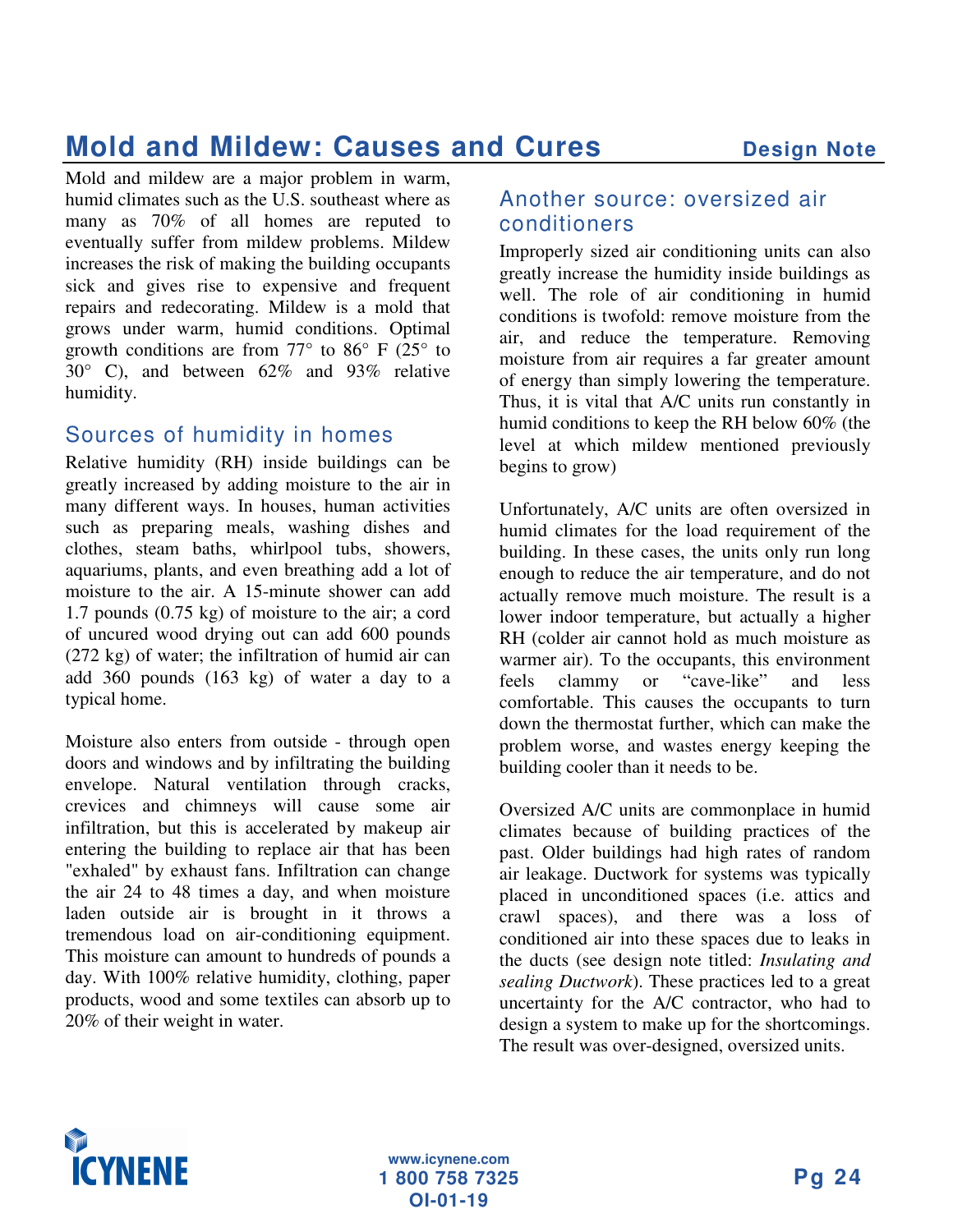#### Solving the problem: control airleakage and correct A/C sizing

The only way to avoid mildew is to control the interior RH through reduced air leakage and proper sizing of A/C equipment. Building an airtight structure accomplishes two things: it limits the amount of moisture-laden air that gets inside, and it makes life easier for the A/C contractor, who can size a system that does not need to account for all that random infiltration. A properly sized A/C unit runs for longer periods, removing more moisture from the air and lowers the RH as a result. Further reduction in A/C sizing can be achieved by sealing ductwork and/or installing ductwork within the conditioned space of the building (see design note titled: Benefits of the *Unvented Attic Assembly*). Unfortunately, constructing buildings in humid climates that are free from high RH and mildew has been difficult to achieve in the past.

#### Vapor barriers are NOT the solution

Most air leaks into buildings through sill plates, electrical outlets, duct systems, and penetrations through attics, floors, and around windows and doors. One attempt to combat the moisture problem has been to apply a vapor barrier placed against the inside of the interior wall. This is the wrong place for a vapor barrier in a humid climate. The vapor barrier, at this relatively cool location, provides a surface for condensation to occur as outdoor air moves inside. Placing the vapor barrier on the inside of the exterior wall creates another problem in the winter, when interior vapor is trying to move outside.

#### The solution is a monolithic air barrier with The Icynene Insulation System®

The recommended solution was first proposed by the School of Building Construction at the University of Florida: eliminate the use of a vapor barrier and instead use an air-retarder in the wall to inhibit the passage of airborne moisture

into the building. While an air barrier inhibits the entry of air it must be slightly vapor permeable to allow building materials to dry.

The Icynene Insulation System® is a site-installed cellular foam material that provides an excellent air barrier throughout the entire building envelope. By expanding into cracks and crevices and adhering to other building materials, this soft flexible foam ties all other building assembly materials together into a monolithic continuous envelope.

No other sheet-type air barrier material or method can match Icynene ® s performance when applied to an entire building situation. With the air-sealing ability of Icynene $\mathscr{F}$  in place, preventing outdoor moisture from entering the building the A/C contractor can select a system that is sized appropriately for the cooling load. Experience has shown that typical A/C size can be reduced by 30 to 50% in humid climates. The smaller unit(s) run for longer periods of time keeping the indoor RH lower while consuming less energy.

#### Additional tips for occupants

- Set air-conditioner temperature higher when using a ceiling fan.
- Set heating thermostat lower when they are away from the house.
- Keep the interior temperature below  $75^{\circ}$  F  $(24^{\circ} \text{ C})$  and RH below 60%.
- Wipe-dry any thing that gets wet after use things like shower doors, wet floors and tiles, counter-tops, sinks, and spills in general. And hang wet towels, mops and clothing outside to dry. By doing this, the amount of moisture that will be evaporated inside the home will be drastically reduced.
- Operate exhaust fans sparingly.
- Close the fireplace damper when not in use.
- Keep doors and windows closed in the morning or after a rainfall, when the humidity is high.

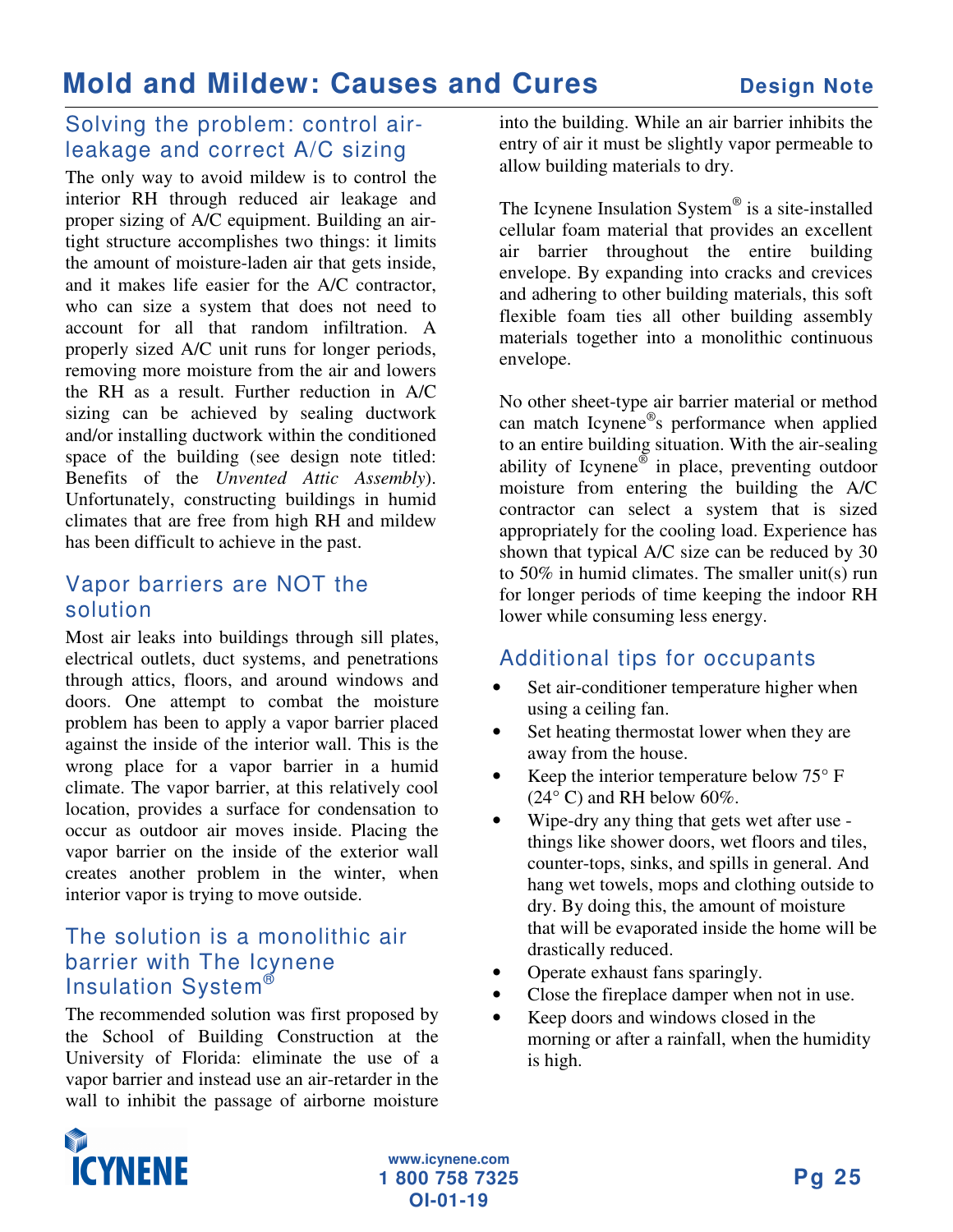### **Mold and Mildew: Causes and Cures Design Note**

#### Tips for builders

- Build a tight building easily using Icynene<sup>®</sup> insulation.
- Install mechanical ventilation that also dehumidifies incoming air.
	- Ensure that shower stalls and baths drain properly and don't puddle.
	- Waterproof and seal exterior block walls.
	- Do not install a vapor barrier on exterior walls, except for earthen crawl space floors.
	- Comply with local building codes.

**The Icynene Insulation System ®** is a low-density soft foam insulation, which is sprayed into/onto walls, crawlspaces, underside of roofs, attics and ceilings by Icynene Licensed Dealers. Sprayed as a liquid, it expands to 100 times its volume in seconds to create a superior insulation and air barrier. Every crevice, crack, electrical box, duct and exterior penetration is effortlessly sealed to reduce energy-robbing random air leakage. The Icynene Insulation System® adheres to the construction material and remains flexible so that the integrity of the building envelope seal remains intact over time. Icynene® is ideal for residential, commercial, industrial and institutional indoor applications. **Information about The Icynene Insulation System ® can be obtained by visiting Icynene.com or contacting your local Icynene Licensed Dealer.**

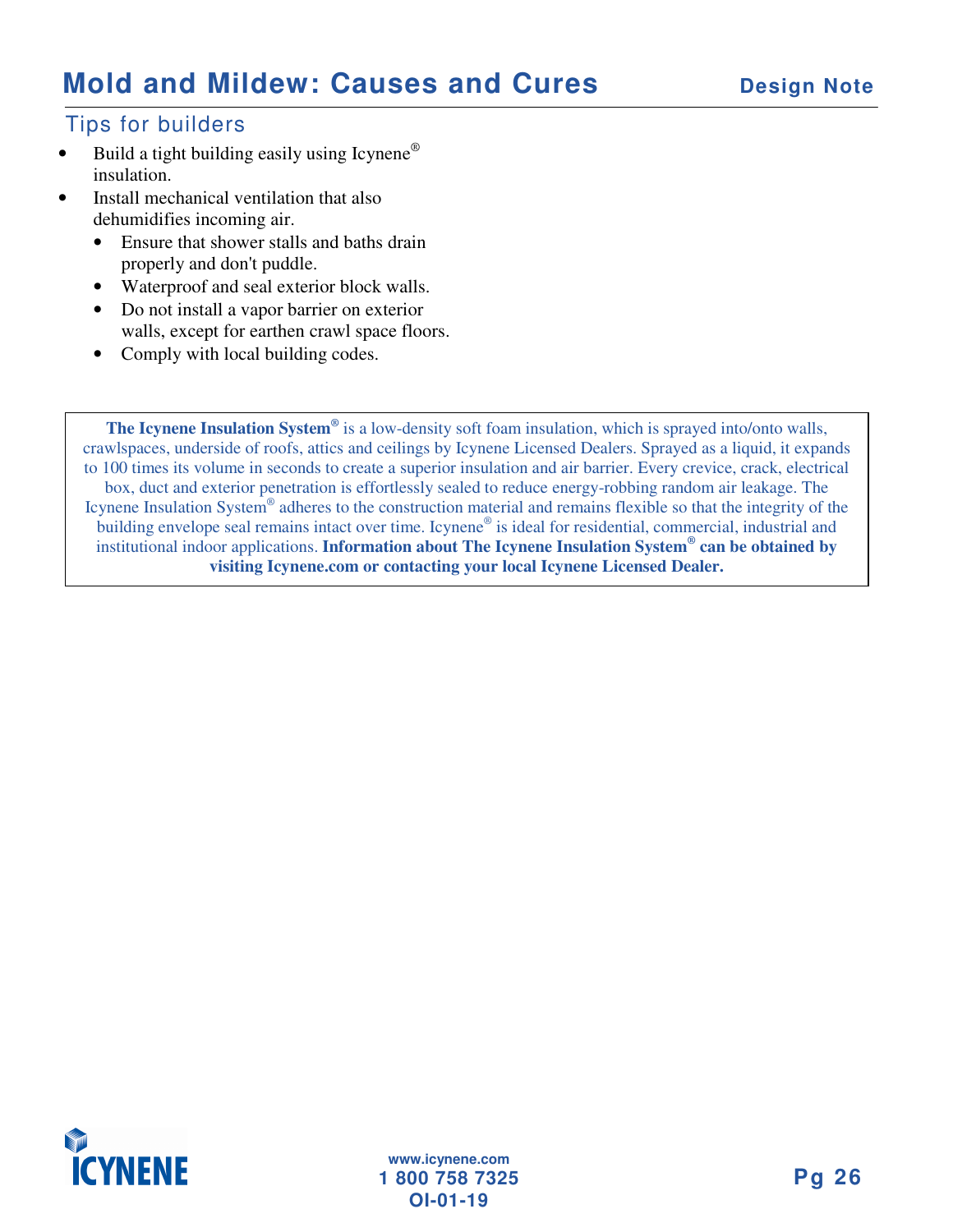## **Mold Abatement and Rehabilitation Design Note**

There has been an alarming increase in the number of "sick building syndrome" cases we have heard or read about that resulted in the closure of homes and large buildings due to health concerns such as poor indoor air quality. Research has linked poor air quality to occupant's inability to concentrate, lower productivity, or worse. Sensitive or asthmatic individuals may even become seriously ill.

One source of poor air quality is the incidence of mold growth. Through care, attention to detail, and a comprehensive construction strategy, mold formation can be prevented. Unfortunately, because its formation can be caused by the building's design and construction, builders are often taking the brunt of the blame in the event that mold does form.

#### Mold

Mold prevention has to start with a clear understanding of what mold is and how it forms. Mold can grow almost anywhere if the conditions are right, and it is only recently that we have become aware of mold within wall cavities or other parts of the building envelope. There are specific environmental conditions required for mold to propagate. For example, mildew is a mold that grows under warm, humid conditions: optimal growth conditions are from 77° to 86° F  $(25^{\circ}$  to  $30^{\circ}$  C), and between 62 and 93 percent relative humidity.

While specific temperature ranges and source of food are basic factors that must be in place, the most important element is the presence of moisture. This explains the prevalence of mold growth in the Southeast and the Pacific Northwest.

#### Imperfect Construction

Moisture can enter the building envelope by several means. The primary transportation mechanism is water infiltration, such as rainwater

entering the building through construction or detailing that is improperly designed or installed. Water infiltrating the building via this transportation mechanism can be substantial in quantity. The moisture infiltration is due to gravity (leaks from above) or capillary action (wicked from the ground), transport mechanisms which are highly efficient. Because of this high efficiency, there is often immediate and noticeable damage, usually noticeable during or after wet weather conditions.

Moisture entering the building envelope due to imperfect construction or detailing is usually easy to identify and correct. Experience has shown that when moisture travels by gravity or capillary action, the cause is sufficiently evident so as to allow the contributing problem to be immediately identified.

#### Air Leakage and Diffusion

Unfortunately, easy remediation is not the case where more complex transport mechanisms such as diffusion or air leakage are involved. These are the secondary transportation mechanisms by which moisture enters the building envelope. These transport modes are less visible, and the damage takes longer to develop.

In such cases, the approach has often been a shortterm action: repair the damage by replacing the affected components instead of identifying and correcting the root causes. This approach is used primarily for the following reasons:

- 1. a lack of understanding of the cause or inability to determine the cause of the damage
- 2. and/or lack of suitable materials to solve the pre-existing condition
- 3. and/or the high costs involved in retrofit

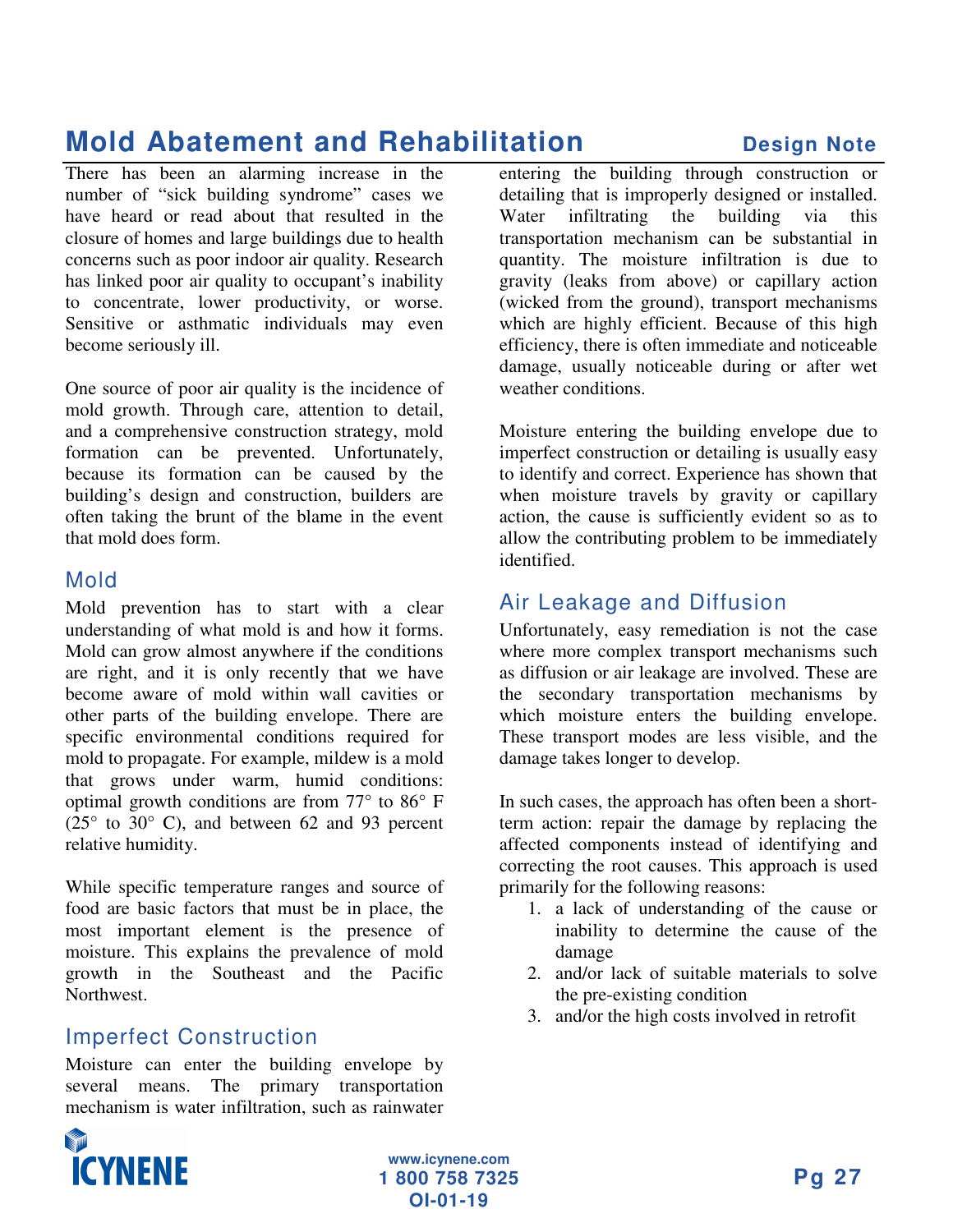### **Mold Abatement & Rehabilitation Design Note**

#### Air Conditioners: Exacerbating the Situation?

Another factor contributing to the presence of moisture within the building envelope is the increased use of HVAC equipment and the way it is used. This equipment maintains a substantial temperature and vapor pressure differential, with two effects:

- 1. Strengthening both the air and moisture drives, moving more moisture into the building envelope.
- 2. Lowering the amount of moisture that the interior air can suspend without condensation (hot air can hold far more moisture than cold air), increasing the amount of condensation that does form under condensation conditions.

The desire for higher comfort levels and the everpresent increased need to conserve energy result in buildings that are constructed tighter. These buildings also maintain higher differentials in environmental conditions between the exterior and interior, actually increasing the contribution of air conditioners to moisture problems.

#### Effective Strategies

Construction practices that allow water or humidity into the building envelope are not at all desirable. But buildings that are constructed tighter further aid the condensation process. What options are we left with?

In order to minimize the potential for mold growth, a building envelope system has to meet all of the following criteria:

1. The building envelope must prevent bulk water from penetrating. The structure must

therefore be properly sealed and contain an effective drainage plane. But a drainage plane in itself will not solve the problem; proper site positioning and grading must also provide drainage away from the building.

2. The building envelope must control air leakage and be combined with proper mechanical ventilation. Uncontrolled air leakage can lead to condensation and mold growth within the envelope system. This is a mandatory requirement.

As basic as these principles are, it is surprising how often they are overlooked and lead to severe problems.

Issues of water penetration can be easily identified and resolved through proper flashing, grading, and local repairs to the building envelope. Control of air leakage is far more complex and is best addressed during the design stage. Even then, good designs can be expensive, or prone to degradation over time.

#### Air Leakage Control

In addition to reducing the amount of moisture that moves into a building assembly (and therefore the potential for mold formation), controlling air leakage also significantly lowers the latent heat load on air conditioners. This typically results in a significant reduction in the required capacity – a 30-50% reduction is not uncommon in high humidity regions. Above all, the air-conditioning system must be properly sized in order for it to control interior humidity and therefore prevent mold proliferation.

**The Icynene Insulation System ®** is a low-density soft foam insulation, which is sprayed into/onto walls, crawlspaces, underside of roofs, attics and ceilings by Icynene Licensed Dealers. Sprayed as a liquid, it expands to 100 times its volume in seconds to create a superior insulation and air barrier. Every crevice, crack, electrical box, duct and exterior penetration is effortlessly sealed to reduce energy-robbing random air leakage. The Icynene Insulation System® adheres to the construction material and remains flexible so that the integrity of the building envelope seal remains intact over time. Icynene® is ideal for residential, commercial, industrial and institutional indoor applications. **Information about The Icynene Insulation System ® can be obtained by visiting Icynene.com or contacting your local Icynene Licensed Dealer.**

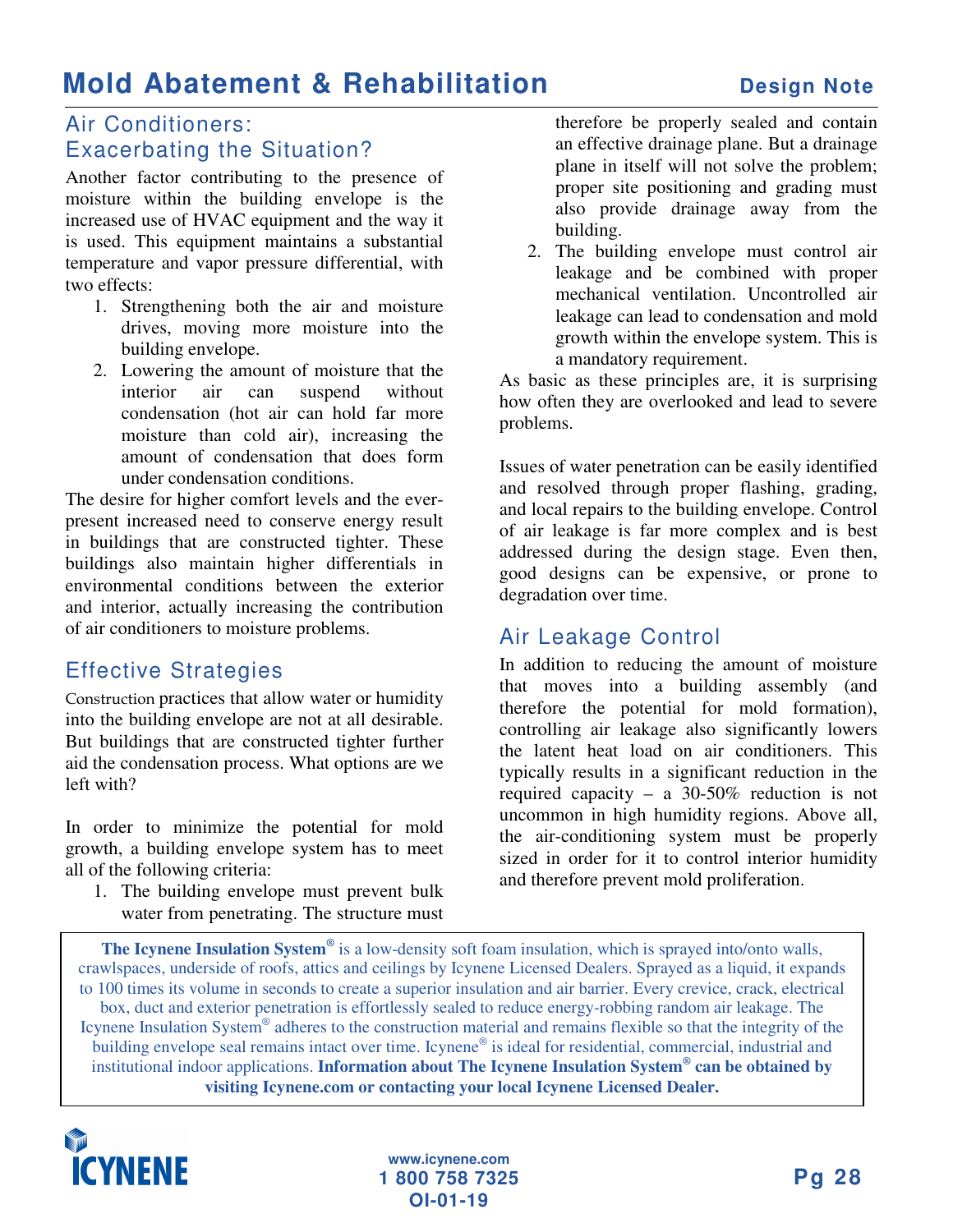The conventional method of evaluating the performance of insulation is to measure the Rvalue, the conductive heat flow resistance of the material.

The measurement of conductive heat flow resistance is made using the heat flow meter apparatus. This test procedure (ASTM C-518) measures the thermal conductivity of insulation material. This measurement solely defines the conductive heat flow resistance of the insulation material (the R-value) and it ignores the influence of convective and radiant heat flow.

Once the R-value of an insulation material is determined, the heat flow through it can be calculated using Fourier's steady-state heat flow equation.

$$
Q = \frac{A \times \Delta T}{R}
$$

Where:  $Q =$ Rate of heat flow (BTU/hr)  $\overline{A}$  = Area (ft<sup>2</sup>)  $\Delta T$  = Difference in Temperature ( ${}^{\circ}$ F)  $R$  = Resistance to conductive heat flow (hr.ft<sup>2</sup> °F/BTU)

This equation is used to calculate the benefit of increasing the thickness of any type of insulation as long as there is no air movement (convective heat transfer) through the insulation.

As an example, consider 1000  $\text{ft}^2$  of insulated area with a temperature differential of 40°F. Based on the assumption that the outside air film at R-0.2 and the inside air film at R-0.7, the total R-value before the application of any insulation is 0.9. Increasing the insulation thickness by 1" increments at R-3.6/inch provides the heat flow rates as shown in Figure 1.1 and 1.2.

#### Figure 1.1

#### Conductive Heat Flow



#### Figure 1.2



#### Conductive Heat Flow Reduction

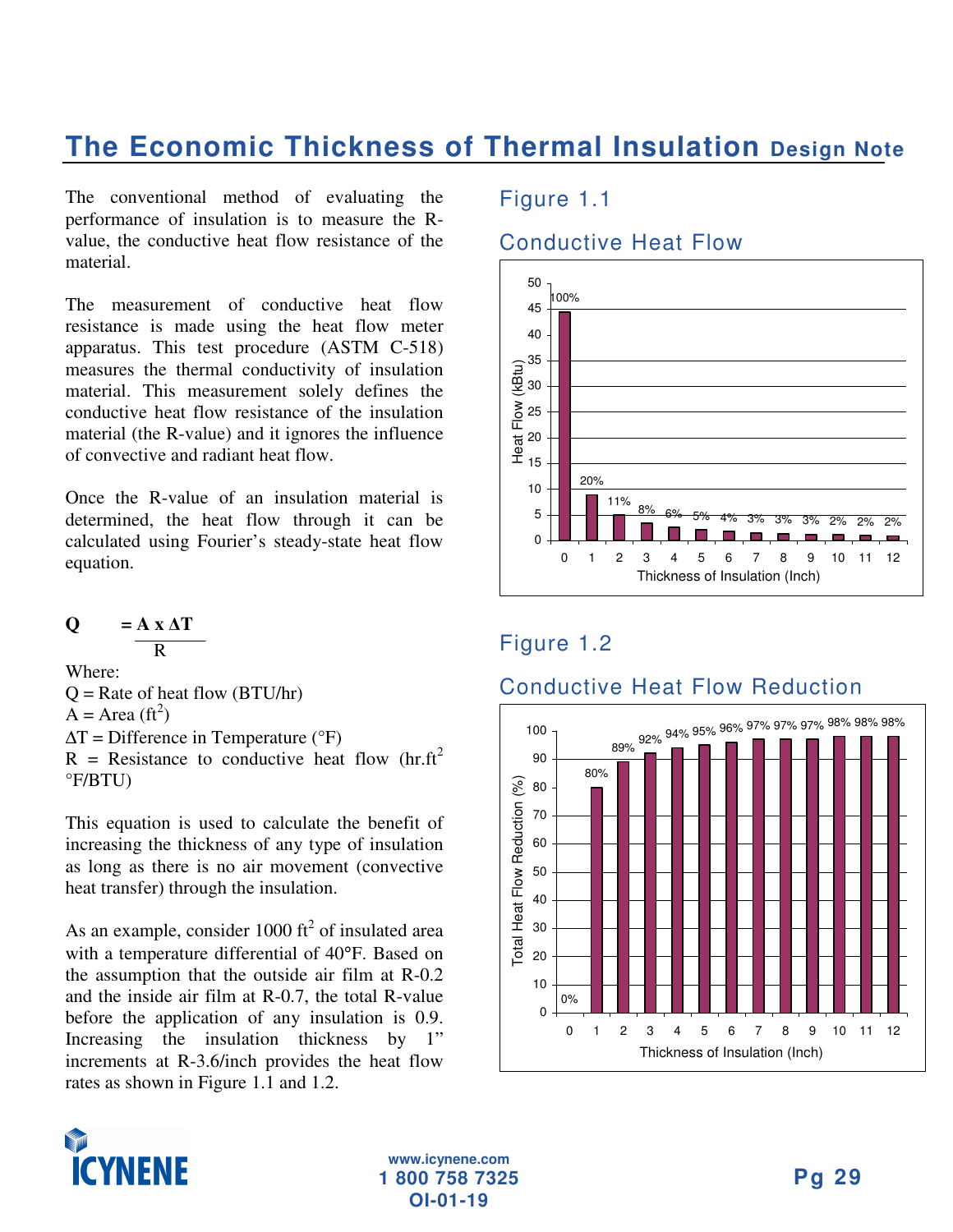In Figure 1.1, the first 1" of insulation reduces the heat flow to 20% of the total and at a 6" thickness, the heat flow is reduced further, down to 4% of the total. As indicated in Figure 1.2, increasing the insulation thickness from 6" to 12" provides an additional heat flow reduction of only 2%. Stated another way doubling the insulation thickness (Rvalue) and cost; only provides a modest 2% increase in heat flow reduction. Based on this observation, it is very difficult to justify the additional cost of adding insulation thickness beyond 6" in thickness.

The Icynene Insulation System<sup>®</sup> is able to fill irregular shaped cavities and adheres to most construction materials, thereby, forming an insulation layer with very low air permeance. Air flow is virtually eliminated and for this reason, conductive heat loss can be used as a sole criterion for establishing insulation thickness with Icynene®.

As shown in Figure 1.2, insulation material with R-value of 3.6 per inch blocks out 96% of conductive heat flow within the first 6 inches of the material. Thickness beyond this point would bring more reduction in heat flow but it would not be economically justified since the returns on additional R-value have greatly diminished.

#### Reduced Air Infiltration = Reduced Energy Use =Reduced Equipment Size

In the case of insulation material with significant air permeance, conductive heat loss should not be the only criterion used for assessing an insulations performance and establishing its thickness. Convective heat loss must be considered as well, particularly when a substantial latent load is involved.

Oak Ridge National Laboratory ( ORNL ) conducted an experiment<sup>2</sup> to determine the

efficiency of a roof assembly insulated with low density, loose-fill fiberglass insulation and discovered that up to 50% of the heat loss occurred as a result of convection; air circulation through the insulation. This result showed that the air-permeable insulation had lost its anticipated thermal performance level by half and that convective heat transfer had a significant negative impact on insulation performance.

The importance of reducing air infiltration can be easily demonstrated by analyzing the energy consumption for heating and cooling houses that have different R-values and air infiltration rates. The following evaluation was generated using the  $REM/Design^{\text{TM}}$  energy analysis software as reflected in the charts  $(2.1 – 2.4)$ . This evaluation deals with three identical houses, located in different North American cities with three different levels of insulation and air-infiltration. The house design is fully detached, has approximately  $3,500$  ft<sup>2</sup> of conditioned area, with two stories and a conditioned basement.

The first house is the **Base Case** with R-19 airpermeable insulation installed in the walls and R-30 in the ceiling. The air infiltration rate used for this analysis is 0.55 ACH at natural pressure as determined by NAHB as an average value for newly constructed residential buildings in U.S.<sup>2</sup>

The second house has the same air-permeable insulation with a **Higher R-value,** R-43 in the ceiling and R-19 in the walls. The air infiltration rate is maintained at 0.55 ACH at natural pressure.

The third house is insulated with Icynene<sup>®</sup>, an airimpermeable insulation, with R-11 in the walls, R- 18 in the ceiling. An air infiltration rate of 0.1 ACH at natural pressure was used for Icynene® because of its air sealing capability.

Heating and cooling costs and the required heating and cooling equipment capacities for each house are plotted on the following graphs. The



<u> Alexandria de la contrada de la contrada de la contrada de la contrada de la contrada de la contrada de la c</u>

 ORNL's Building Envelope Center: Fighting the Other Cold War

URL: http://www.ornl.gov/ORNLReview/rev26-2/text/usemain.html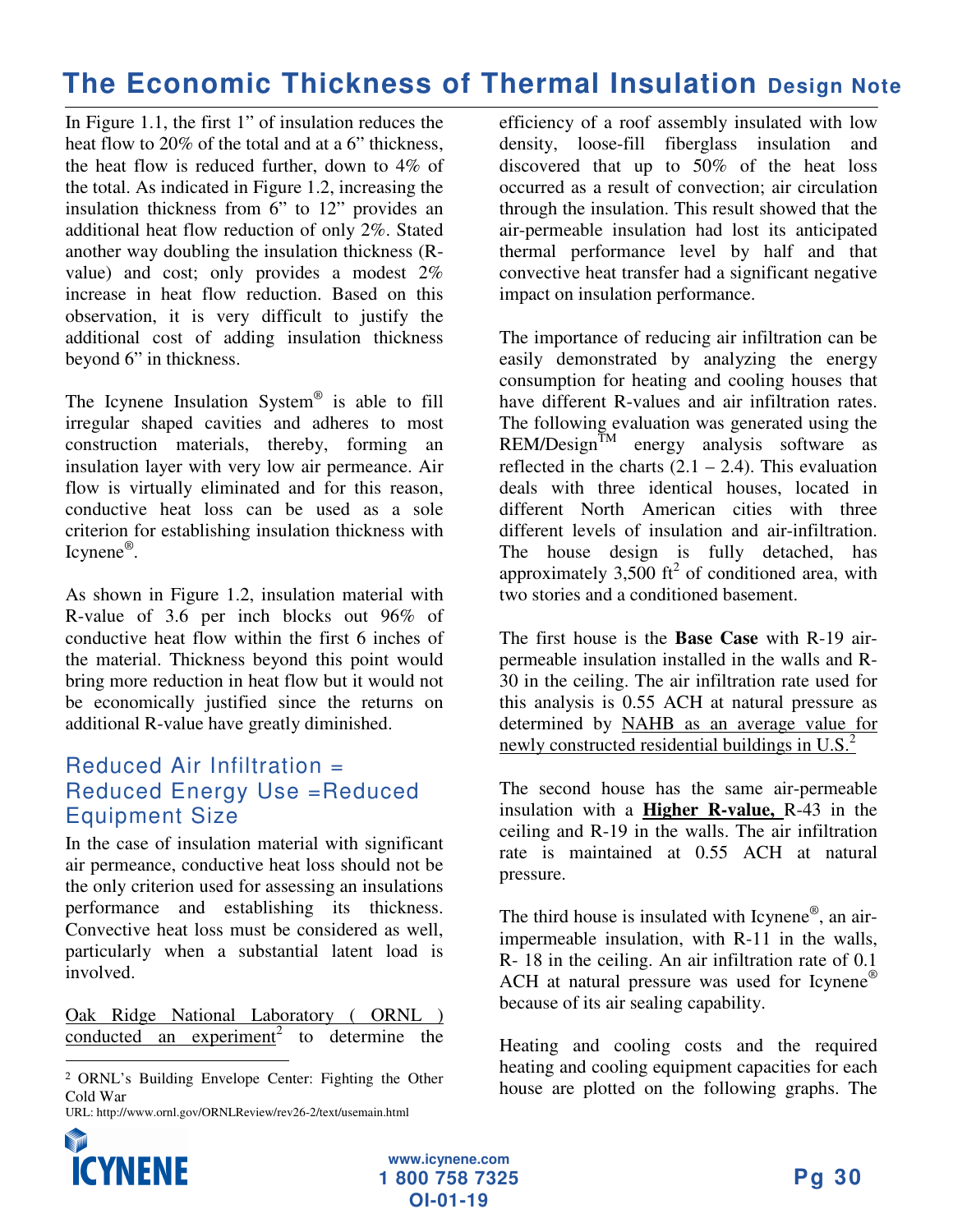efficiencies of heating and cooling systems are 92 AFUE for the furnace and 13 SEER for A/C unit respectively with utility rates set at \$0.10 per kWh for electricity and \$1.50 per Therm for natural gas.

<sup>2</sup> NAHBA Research Center, Novenber, 2007;

Air Infiltration Data Analysis for Newly Constructed Homes Insulated With Icynene® Spray Foam.

#### Figure 2.1

#### Annual Heating Cost by City

**Energy Cost for Heating**



Figure 2.1 shows the energy costs for heating in several different cities throughout North America. The heating costs are compared for the three different insulation systems. It can be seen that savings on heating cost reached up to 30%-40% with Icynene ® when compared to the **"Base Case"** and **"Higher R-Value"** insulation systems. Also, the graph indicates that the colder the climate, the greater the heating cost savings are with Icynene<sup>®</sup>.

Figure 2.2 shows savings on cooling costs with Icynene ® . They provide savings of 20%-35% over the **"Base Case"** and **"Higher R-Value"** insulation system. The cities in a hot and humid climate show greater savings due to the higher cooling demand and latent load.

As far as the sizing of heating and cooling equipment is concerned, Icynene<sup>®</sup> provides a significant reduction in both heating and cooling

load due to its air-sealing property. Figures 2.3 & 2.4 show the equipment size required in these houses for heating and cooling. The graphs show that there is a significant reduction in required capacity for both heating and cooling relative to **"Base Case"** and **"Higher R-Value"** systems. Often with Icynene<sup>®</sup>, size reduction for both heating & cooling equipments can reach up to 35%.

Icynene®'s air-seal capability virtually eliminates convective heat transfer within the insulation and reduces unwanted air leakage through the building envelope. This feature improves the efficiency of the building envelope thereby reducing the heating and cooling costs and reducing the size of HVAC equipment as outlined in figures 2.1 through 2.4. As a result, lower operating costs are realized and the cost of the operating equipment is reduced.

Often, air-permeable insulation at twice the Rvalue gets used and still comes short of the desired energy savings as shown in Figures 2.1 and 2.2.

The on-site spray applied application of Icynene® creates an excellent air seal that provides a low air infiltration rate for the building envelope. This quality improves energy efficiency of the building as demonstrated through the graphs above and in addition, the overall performance of the building resulting in better sound attenuation, healthier indoor environment and enhanced thermal comfort.

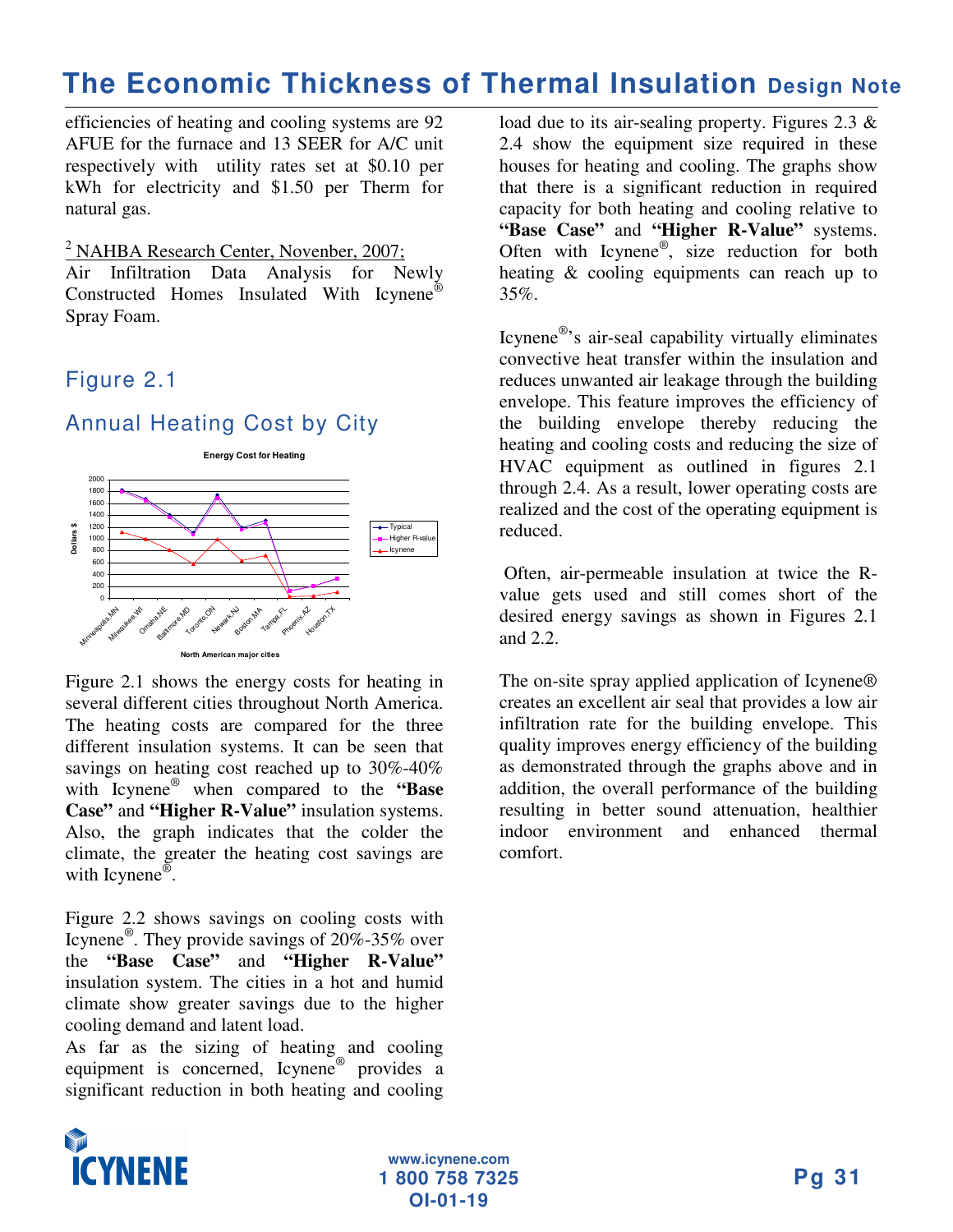#### Figure 2.2

### Annual Cooling Cost by City



Figure 2.3

### Heating Equipment Size by City



**The Icynene Insulation System ®** is a low-density soft foam insulation, which is sprayed into/onto walls, crawlspaces, underside of roofs, attics and ceilings by Icynene Licensed Dealers. Sprayed as a liquid, it expands to 100 times its volume in seconds to create a superior insulation and air barrier. Every crevice, crack, electrical box, duct and exterior penetration is effortlessly sealed to reduce energy-robbing random air leakage. The Icynene Insulation System® adheres to the construction material and remains flexible so that the integrity of the building envelope seal remains intact over time. Icynene® is ideal for residential, commercial, industrial and institutional indoor applications. **Information about The Icynene Insulation System ® can be obtained by**

**visiting Icynene.com or contacting your local Icynene Licensed Dealer.**



**www.icynene.com 1 800 758 7325 OI-01-19**

#### Figure 2.4

### Cooling Equipment Size by City

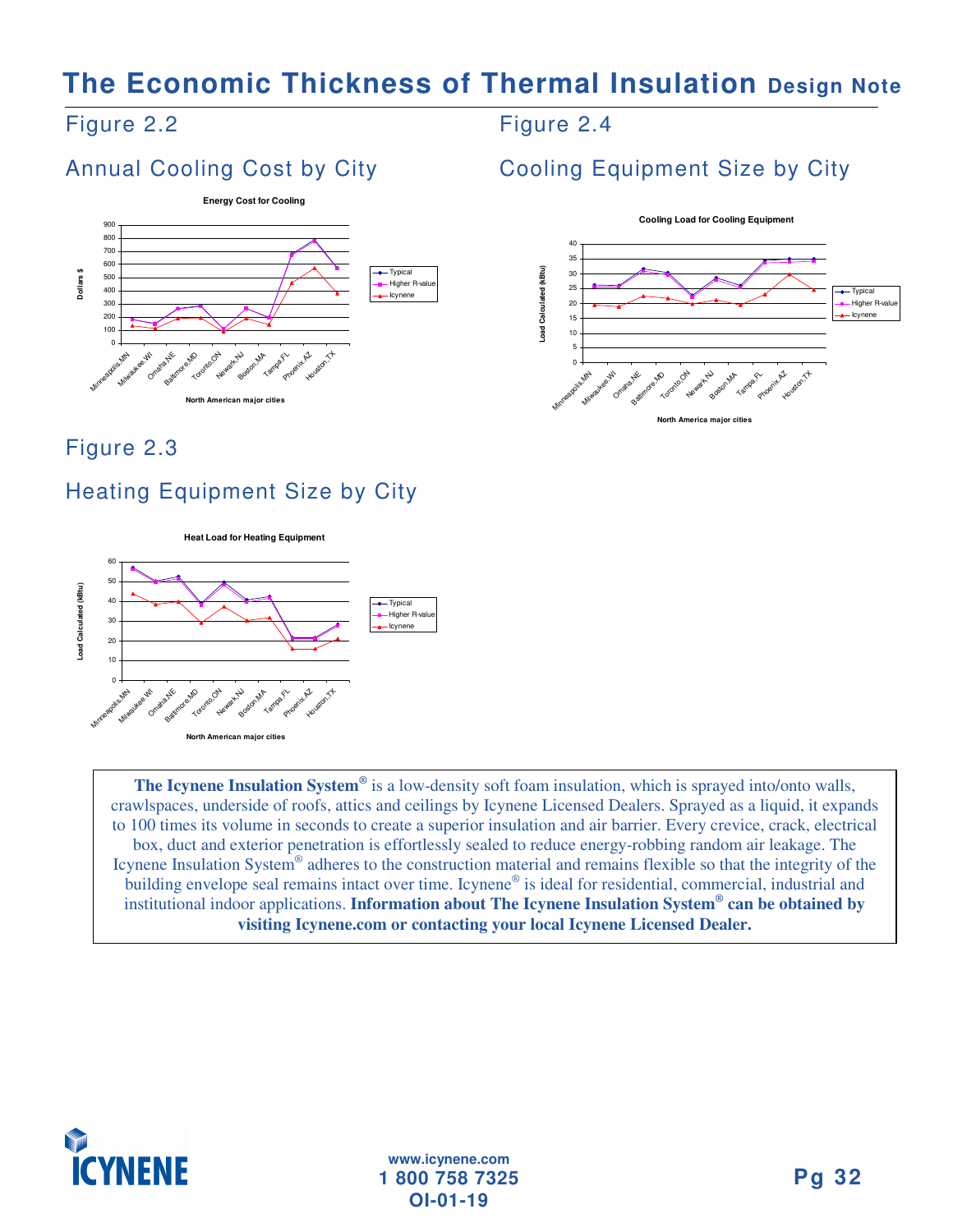The build up of moisture in insulated building envelopes resulting from condensation continues to demonstrate that the standard practice of including a vapor retarder is not a fail safe means of preventing moisture problems. The elimination of the vapor retarder in air conditioned buildings can allow for drying to the interior during the cooling season. With the removal of the vapor retarder, moisture can diffuse through the interior cladding into the interior air space where it can be removed by the air conditioning system. The benefit of vapor retarder removal has been recognized in the 2006 IRC which now allows for vapor retarders to be optional in climate zones one through four.

Although, The Icynene Insulation System® is not a vapor retarder, it can be used as the primary resistance to airborne moisture transport. The air seal capability of Icynene<sup>®</sup> controls convective moisture flow which can be the primary moisture transfer mechanism through the building envelope. In many applications, where the rate of diffusion is low, Icynene ® provides the opportunity to eliminate vapor retarders from the assembly and thereby improve the drying capability of the building envelope. In applications where vapor protection is required, standard polyethylene vapor retarder can be replaced through the use of a vapor retarder paint.

Although the use of The Icynene Insulation System<sup>®</sup> can qualify a project for the elimination of the vapor retarder, a number of other conditions must also be met:

- 1. Climate must not exceed 7200 Heating Degree Days (HDD) on a 65 °F basis
- 2. Interior relative humidity must not exceed 35% RH for a significant period of time during the heating season
- 3. Subject to approval by the design authority and the local code office

#### Climate Zones

Historically, our standard recommendation with Icynene ® has been that a vapor retarder is not necessary in the average home except in areas colder than 7500 Heating Degree Days on a 65 $\degree$ F basis (such as Madison, Wisconsin) or in high humidity applications (indoor swimming pools, etc). Since then, The International Code Council (ICC) has defined new Climate Zones; maps and definitions of these zones can be found in both the International Residential Code (IRC) and the International Energy Conservation Code (IECC). Under the new zoning system, 7500 Heating Degree Days (HDD) roughly corresponds to Climate Zones 6 (7200 HDD) and above. For construction projects in Climate Zones 6 and higher, polyethylene can be replaced by the use of a vapor retarder paint. Projects in Climate Zones 4 or 5 can further eliminate the need for vapor retarder paint by controlling interior humidity.

#### Interior Relative Humidity

In Climate Zones 4 and 5, the reversal of vapor drives between the summer and winter seasons is best served by assemblies that are breathable (vapor permeable) and allow for drying to the interior in the summer and the exterior during the winter. The prevalence of air conditioned buildings makes it even more important to be able to eliminate vapor retardant materials in assemblies. In these climate zones, the need for vapor protection can be made unnecessary by controlling interior relative humidity levels.

In terms of building durability, maintaining humidities lower than 35% RH are preferred, but low humidity levels are generally not comfortable to occupants. For example, static shocks on door handles, nose bleeds, etc begin to occur below 20% RH. Maintaining interior humidity levels at around 35% RH provides both comfort and a reasonable assurance of building durability.

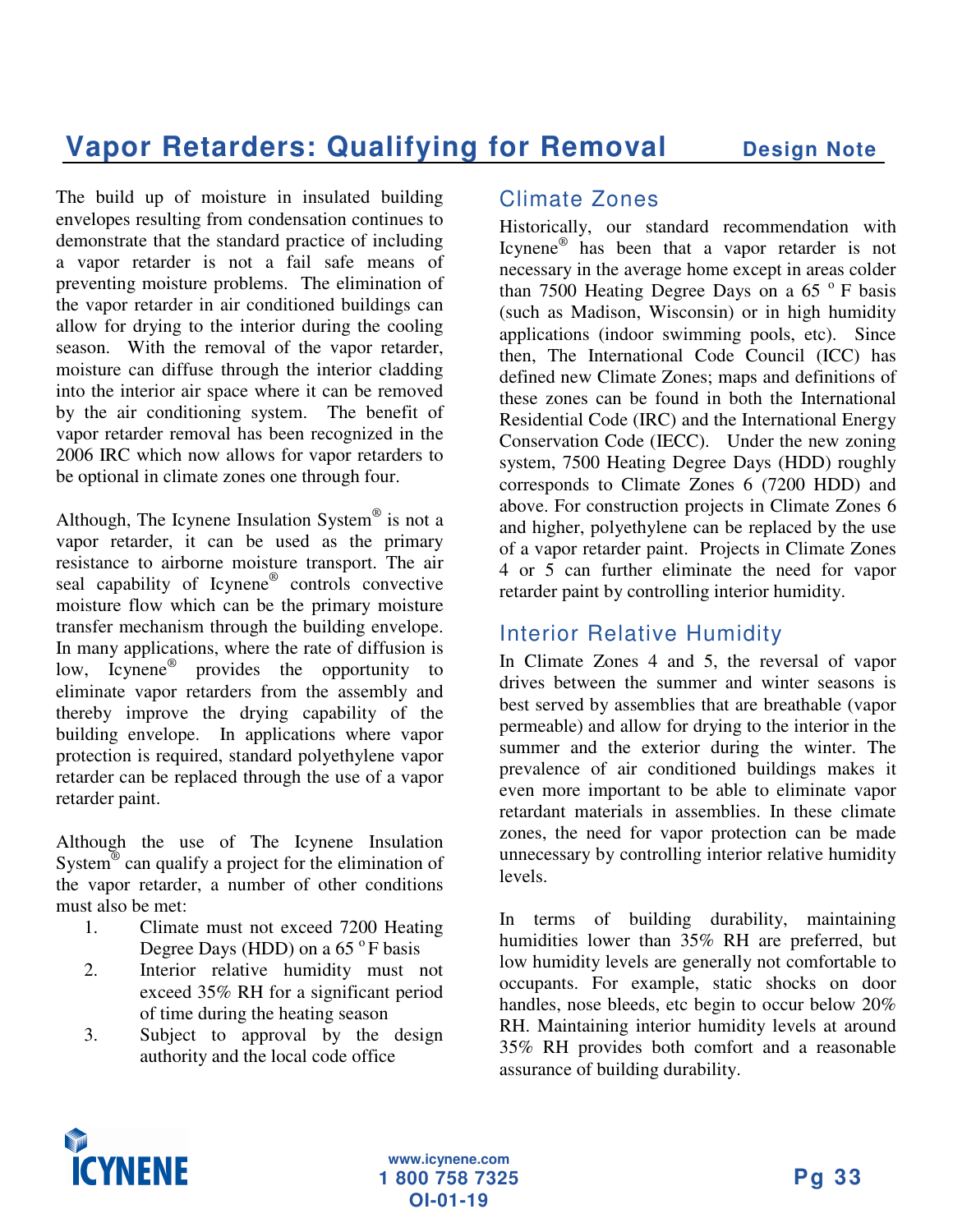### **Vapor Retarders: Qualifying for Removal Design Note**

Maintaining the interior relative humidity at no more than 35% RH will require the use of an appropriately sized mechanical ventilation system. All houses insulated and air-sealed with The Icynene Insulation System ® should have a mechanical ventilation system to supply fresh air. The building code sets a minimum standard for supplying fresh air to a building, and, in an airtight house, this can only be supplied through mechanical ventilation.

#### Vapor Retarder Recommendations

In some buildings, vapor protection is absolutely necessary. Fortunately, these are also applications where the vapor drive is consistently from one side of the wall to the other, making it less likely that the vapor retarder would ever act as a condensation plane; for example:

- 1. extremely cold climate
- 2. extended high humidity levels
- 3. special applications such as coolers or freezers

In the event of a pipe or roof leak, vapor retarders can impede the drying of the assembly. The vapor protection should therefore be selected so as not to impede the drainage of liquid water in the event of this type of water intrusion. In these applications, it is therefore highly recommended that vapor protection be supplied through the use of a vapor retarder paint, as opposed to polyethylene. This paint can be applied directly to the insulation, prior to the installation of gypsum drywall.

#### Extreme Cold Climates

In extreme cold climates, climate zones 7 and 8, winter conditions consistently drive indoor moisture into the insulation. Additionally, a limited warm season provides very little opportunity for the wall system to dry to the interior. As a result, it is highly recommended that vapor protection be included on the inside face of the insulation.

In these climates, the use of air conditioning is also significantly reduced, or even excluded from many projects. This results in a reduced opportunity for

condensation due to the use of an interior vapor retarder.

#### Elevated Interior Humidity

There are many applications where the demands of the living space require interior humidity levels to be above 35% RH. This can include areas around swimming pools, saunas, greenhouses, showers, etc. For most of the year the indoor humidity levels will be higher than those outdoors, and moisture drive will be consistently from the interior of the building into the insulation. In these cases, a vapor retarder should not be removed from the assembly, and should be installed on the interior face of the insulation.

#### Coolers & Freezers

Like indoor pools, coolers and freezers present a special situation whereby moisture is always traveling in one direction. However, unlike pool rooms, moisture is typically traveling *into* a cooler or freezer from the outside. This situation presents both special advantages, and special design considerations.

One of the special advantages with these specialized structures arises from the fact that many coolers / freezers are entirely located within a conditioned building. As well, moisture that enters the freezer is often managed by the mechanical system that handles cooling. In this situation, it is important to ensure that no major obstructions to moisture flow exist on the interior finish of the cooler. If the cooler is insulated from the inside, moisture that penetrates the Icynene ® is conveyed into the cooler/freezer, where it is removed from the interior air by the cooling system.

Many coolers are framed with cold-formed steel cladding. If the Icynene<sup>®</sup> is installed by spraying the outer face of the steel cladding, the cladding acts as a cold-side vapor barrier. In this case, moisture that enters the insulation can accumulate on the outside of the steel skin. In this case, vapor protection should be applied to the outer face of the insulation.